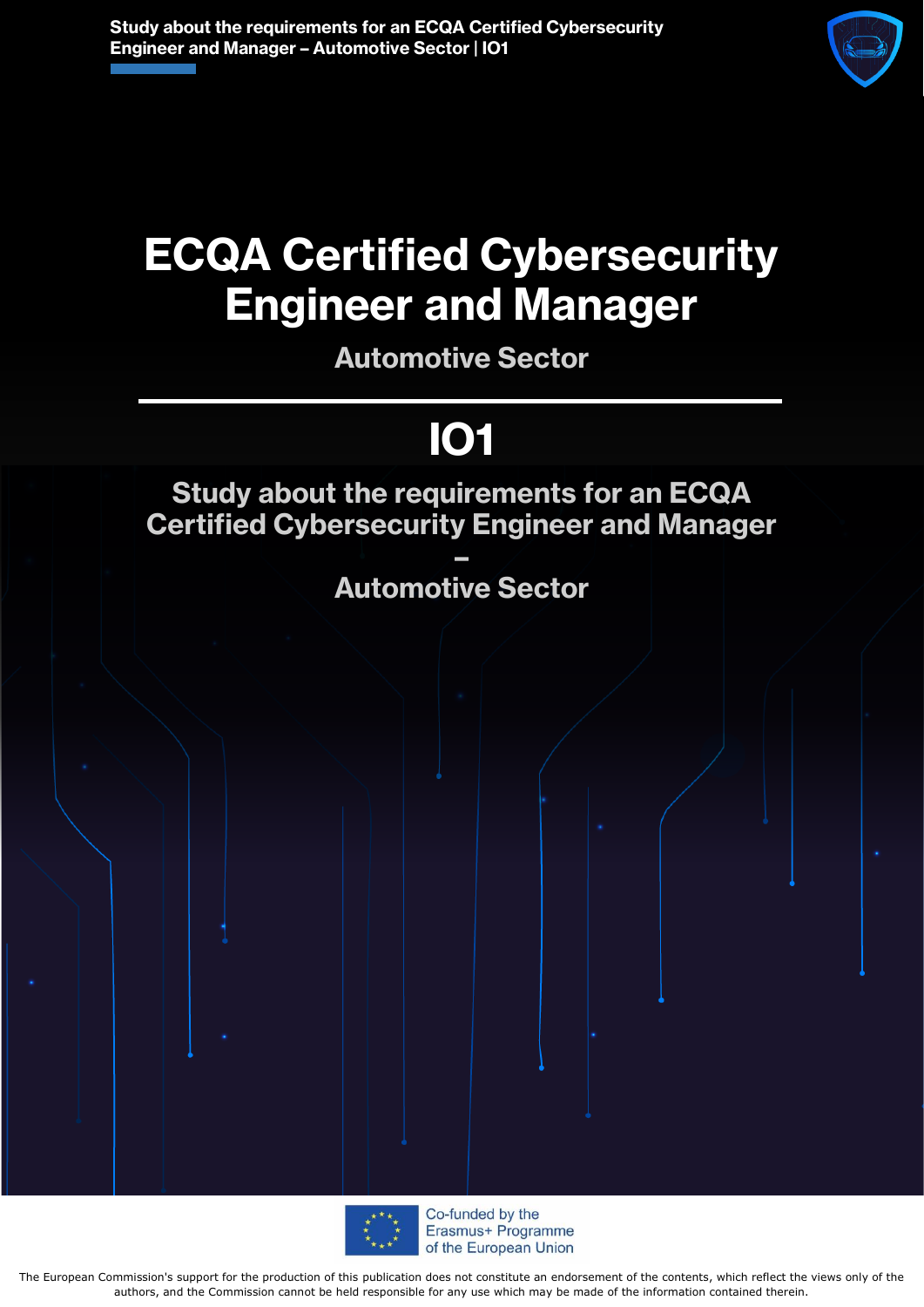

| <b>Report Title:</b>    | Study about the requirements for an ECQA Certified Cybersecurity |                  |                       |                  |
|-------------------------|------------------------------------------------------------------|------------------|-----------------------|------------------|
|                         | <b>Engineer and Manager - Automotive Sector</b>                  |                  |                       |                  |
| Author(s):              | Abdelkader Shaaban, Christoph Schmittner et al.                  |                  |                       |                  |
| <b>Responsible</b>      | <b>AIT</b>                                                       | Contributing     | VSB-TUO:              | <b>REAL-SEC:</b> |
| <b>Project Partner:</b> |                                                                  | <b>Project</b>   | Elektrobit; ISCN; TUG |                  |
|                         |                                                                  | <b>Partners:</b> |                       |                  |

| Document data:        | File name:             |                                                                        | <b>CYBERENG IO1 Study About Requirements</b> |                 |
|-----------------------|------------------------|------------------------------------------------------------------------|----------------------------------------------|-----------------|
|                       | Pages:                 | 28                                                                     | No. of annexes:                              | 2               |
|                       | <b>Status:</b>         | Final                                                                  | Diss. Level:                                 | <b>PU</b>       |
| <b>Project title:</b> |                        | <b>ECQA Certified Cybersecurity</b><br>Engineer and                    | <b>KA No.:</b>                               | KA203-          |
|                       |                        | Manager – Automotive Sector                                            |                                              | FE74E5D7        |
|                       |                        |                                                                        |                                              |                 |
|                       |                        |                                                                        | <b>Output No:</b>                            | IO <sub>1</sub> |
| Date:                 | Due Date:              | 30/4/2021                                                              | <b>Submission</b>                            | 30/4/2021       |
|                       |                        |                                                                        | date:                                        |                 |
| Keywords:             |                        | Cybersecurity; engineer; manager; survey; analysis; skills; competence |                                              |                 |
| <b>Review by:</b>     | Marek Spanyik, VSB-TUO |                                                                        | <b>Review date:</b>                          | 29/4/2021       |
|                       | Jan Plucar, VSB-TUO    |                                                                        |                                              | 29/4/2021       |
| <b>Approved by:</b>   | Jakub Stolfa, VSB-TUO  |                                                                        | <b>Approval date:</b>                        | 30/4/2021       |

For more information visit project website

[CYBERENG \(project-cybereng.eu\)](https://www.project-cybereng.eu/)

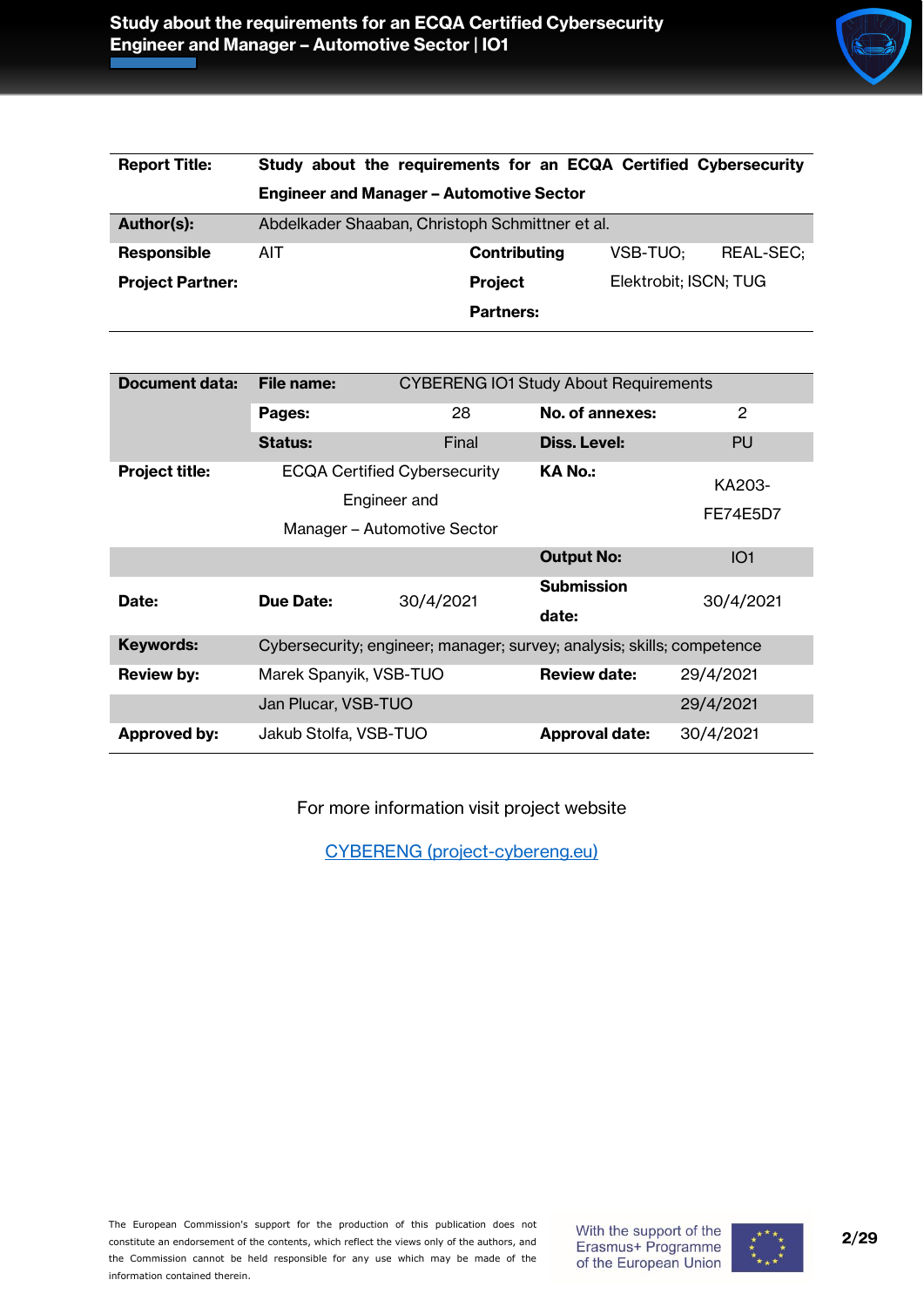

# **Table of Contents**

| 1. |      |  |
|----|------|--|
|    | 1.1. |  |
| 2. |      |  |
|    | 2.1. |  |
| 3. |      |  |
|    | 3.1. |  |
|    | 3.2. |  |
| 4. |      |  |
|    |      |  |
|    | 4.1. |  |
|    | 4.2. |  |
|    | 4.3. |  |
| 5. |      |  |
|    | 5.1. |  |
|    | 5.2. |  |
| 6. |      |  |
|    | 6.1. |  |
|    | 6.2. |  |
|    | 6.3. |  |
|    | 6.4. |  |
|    | 6.5. |  |
|    | 6.6. |  |
| 7. |      |  |
|    | 7.1. |  |
|    | 7.2. |  |
|    | 7.3. |  |
|    | 7.4. |  |
|    | 7.5. |  |
|    | 7.6. |  |

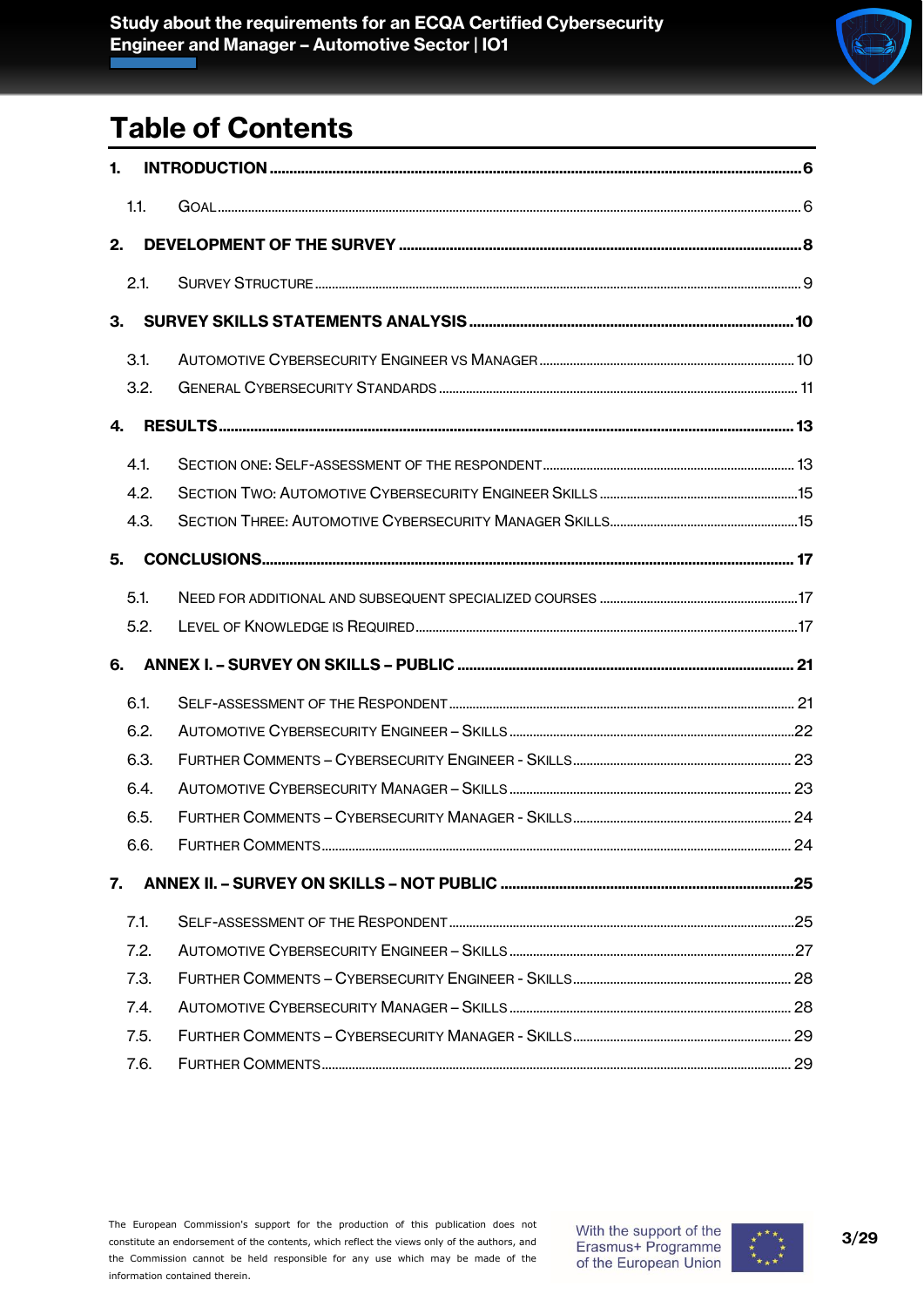## **Abbreviations**

|           | Cooperative, Connected and Automated Mobility                         |
|-----------|-----------------------------------------------------------------------|
| $\ddotsc$ | ECQA Certified Cybersecurity Engineer and Manager - Automotive Sector |
|           | Development and Research on Innovative Vocational Educational Skills  |
|           | Electronic Control Unit                                               |
|           | EU Programme for Education, Training, Youth and Sport in Europe       |
|           | European Skills/Competences, qualifications and Occupations           |
|           | Information and Communications Technology                             |
|           | Internet of Things                                                    |
|           | Information Technology                                                |
|           | Intelligent Transport System                                          |
|           | Workforce Framework for Cybersecurity                                 |
|           | <b>United States</b>                                                  |
|           |                                                                       |

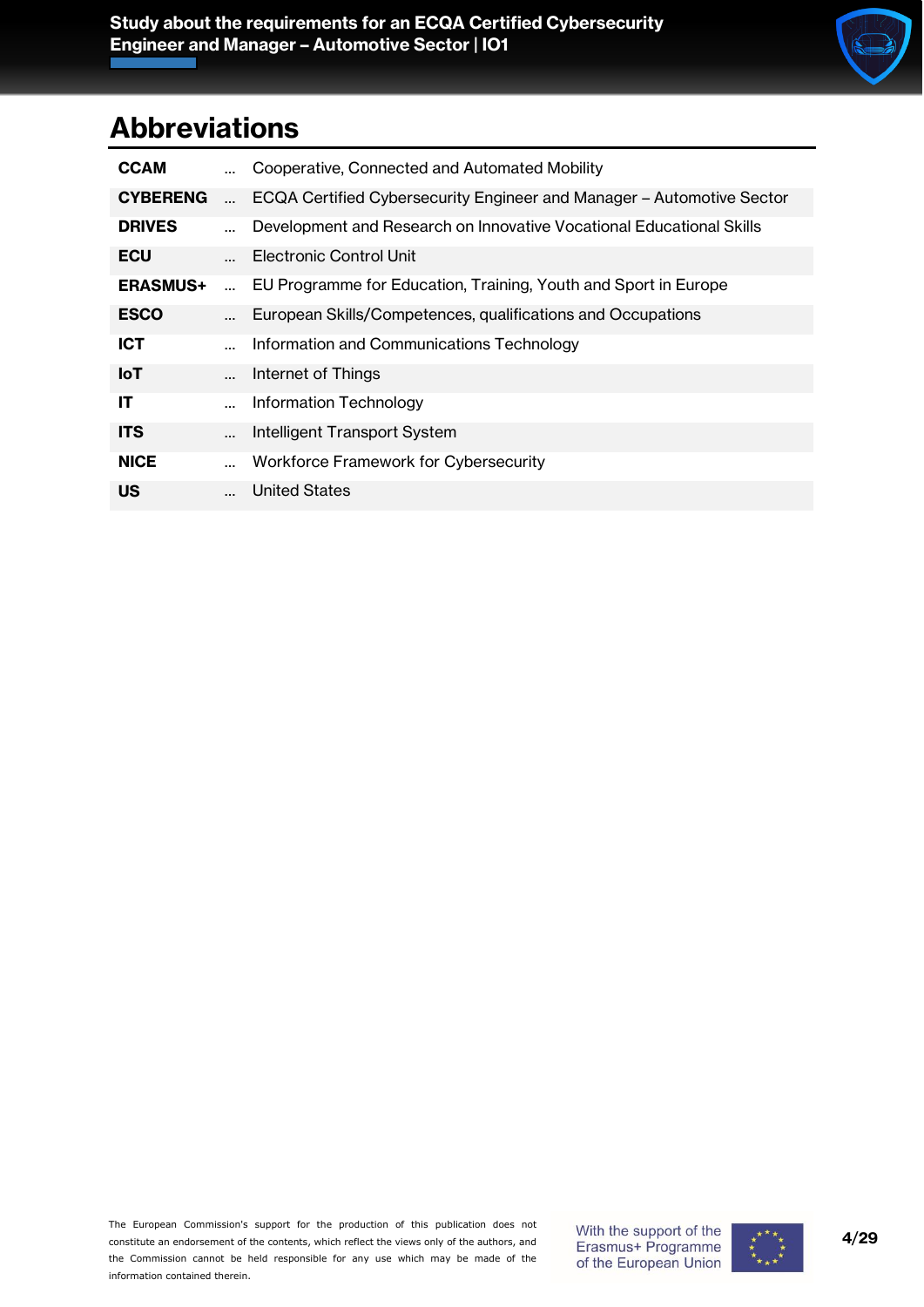

# **Executive Summary**

The automotive domain is moving towards connected and automated vehicles [1] with a high degree of dynamic and adaptive behavior, driven by software. Due to this connectivity and interaction, cybersecurity is an increasingly important topic. In the future automotive cybersecurity will also play an important role in the type of approval. Due to this challenge, it is necessary to supply the automotive industry with the necessary expertise. For this the ERASMUS+ project CYBERENG was started to develop a skill set, training material, online training campus and certification framework and exams for automotive cybersecurity engineering and manager job roles.

We present here the first results of a European Erasmus+ project, aiming at the development of training for automotive cybersecurity.

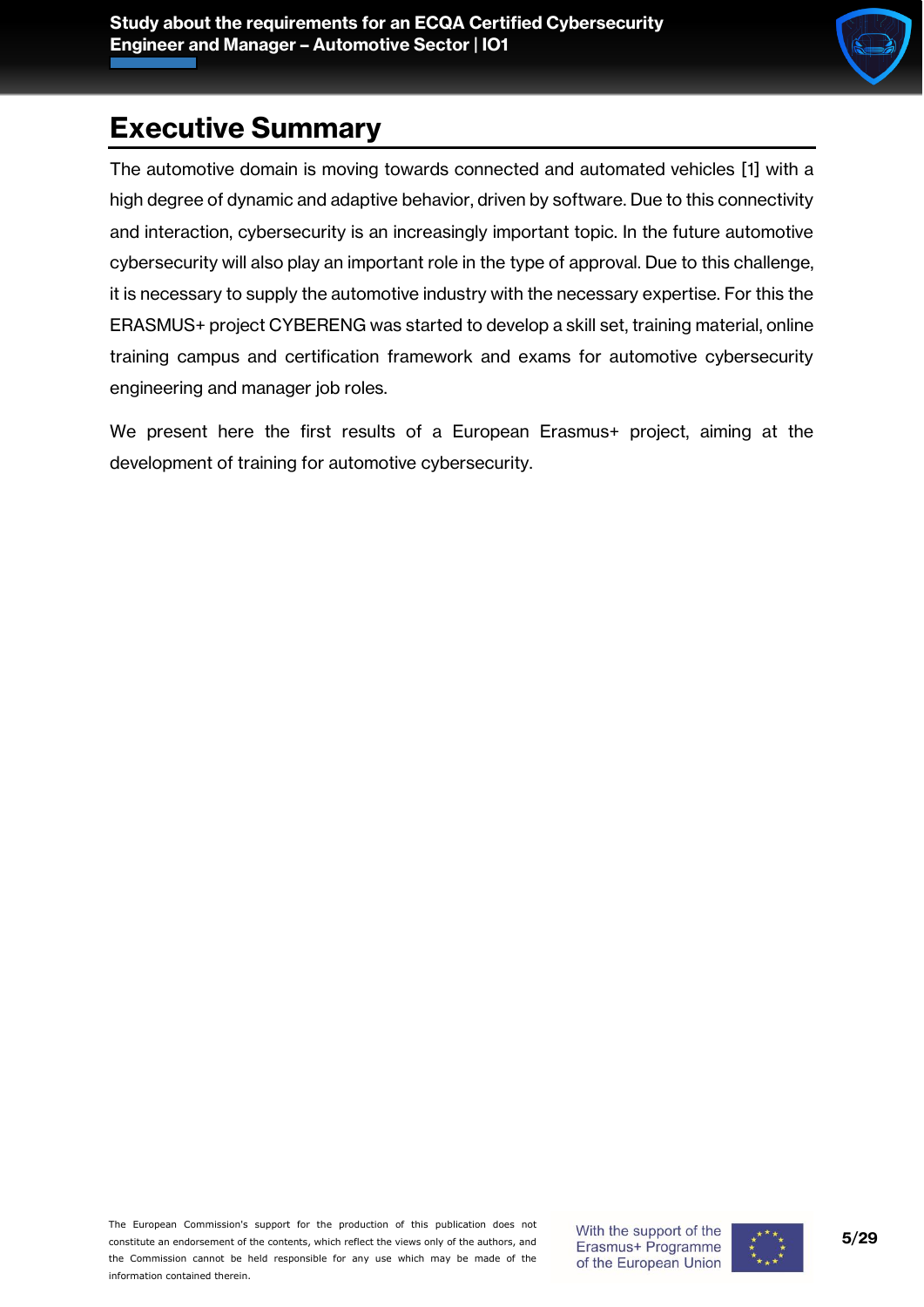

## <span id="page-5-0"></span>**1. Introduction**

The automotive domain is experiencing a transformation from mechanical systems, augmented with embedded control systems towards complex and automated cyberphysical systems with an extended reliance on software.

Modern vehicles have over 100 million lines of code [2], distributed on more than 150 ECUs [3]. Also, there is a transformation from isolated vehicles towards cooperative and connected vehicles [4], integrated into a complex ITS [5]. Vehicles become complex IoT systems, composed of the underlying transport, energy, and infotainment IoT. This new form of mobility is called CCAM [6]. With this increasing reliance on software, connectivity, coordination, and automation there is also a rising need for new skills and expertise in the automotive domain.

#### <span id="page-5-1"></span>**1.1. Goal**

While there is ongoing work regarding cybersecurity training and expertise in IT and IoT systems, there is still ongoing research on how to address them in the context of the automotive domain. Automotive systems pose particular challenges, ranging from the widespread usage of legacy technologies [7] to the overlap between cybersecurity with safety and also regulatory aspects [8]–[10]. In [11] cybersecurity training was identified as a critical investment, with the right combination of people, processes, and technology as key to success. In [12] training was even identified as the 6th layer of defense in a successful defense in-depth strategy for the automotive domain.

To tackle this challenge there is a need for ongoing training and education in automotive cybersecurity expertise.

To give an insight into the demand, the US Bureau of Labor Statistics expects a rise in the number of cybersecurity jobs by 31% through 2029, compared with an average job growth of 4% [13].

Due to this the CYBERENG project was started as a European Union Erasmus+ project to develop training for automotive cybersecurity. The project is coordinated by the Technical University of Ostrava and the project consortium includes Real security, ISCN, TU Graz, Elektrobit and AIT Austrian Institute of Technology. The project will focus on training for the two fundamental roles:

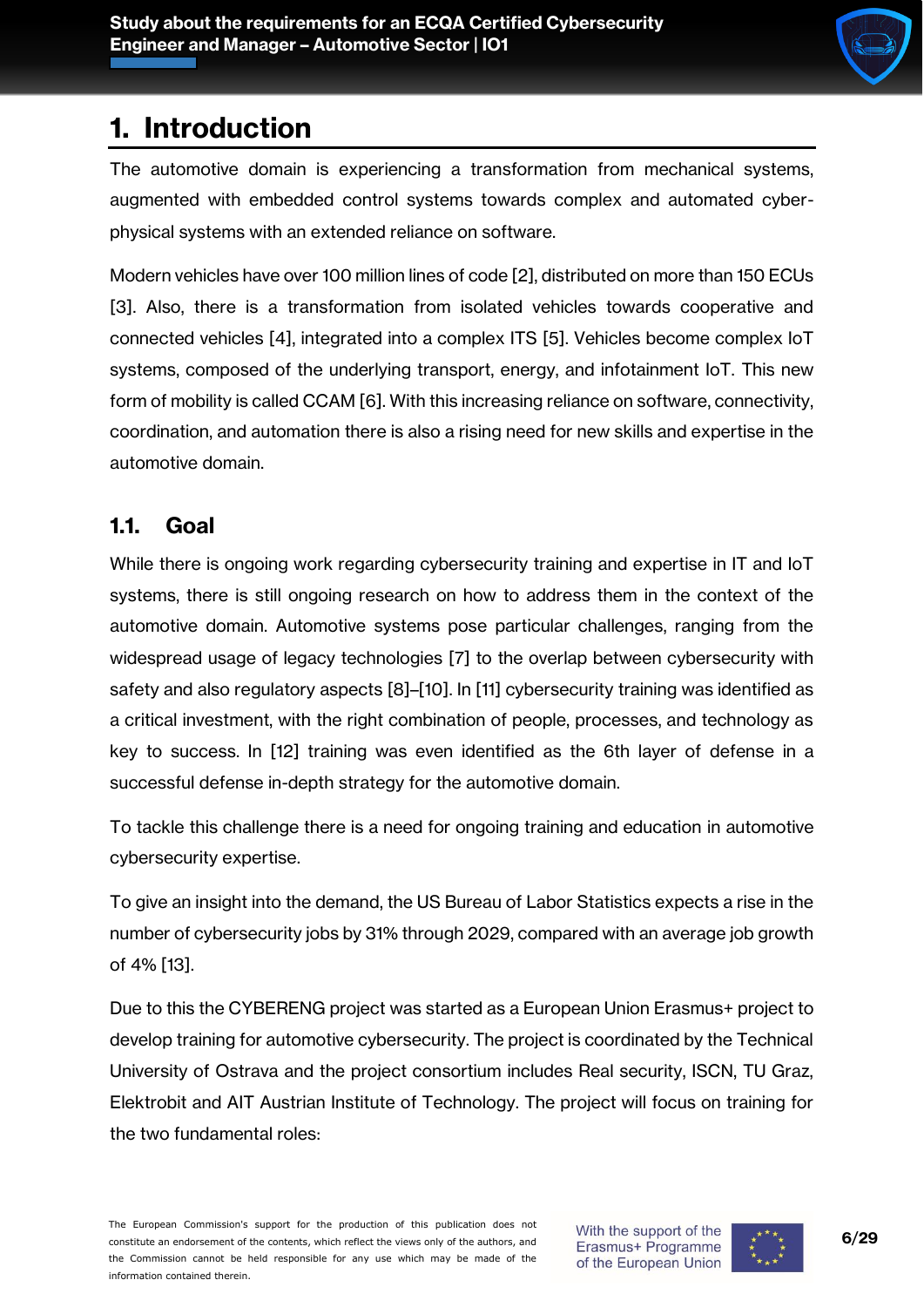

- An **automotive cybersecurity engineer** possesses the basic skills for active technical work regarding the achievement of automotive cybersecurity for a product throughout the complete lifecycle.
- In comparison, an **automotive cybersecurity manager** focuses more on the process level and standard and regulatory compliance and on the management of automotive cybersecurity in a distributed process.

While the generic description of engineer and manager roles can be taken from established disciplines like automotive safety, details, skills, and training are undefined for the automotive domain. The European Skills, Competences, Qualifications and Occupations (ESCO) portal does define ICT related roles like ICT security manager, admin, consultant or technician but does not define a security related role for automotive [14]. Therefore, the CYBERENG project developed, as a first step, set of skill statements for both roles. A survey, based on these skill statements, was distributed to the expert network of the participating organizations to get feedback regarding these skill statements. We will give here an overview of the survey results and present the next steps.

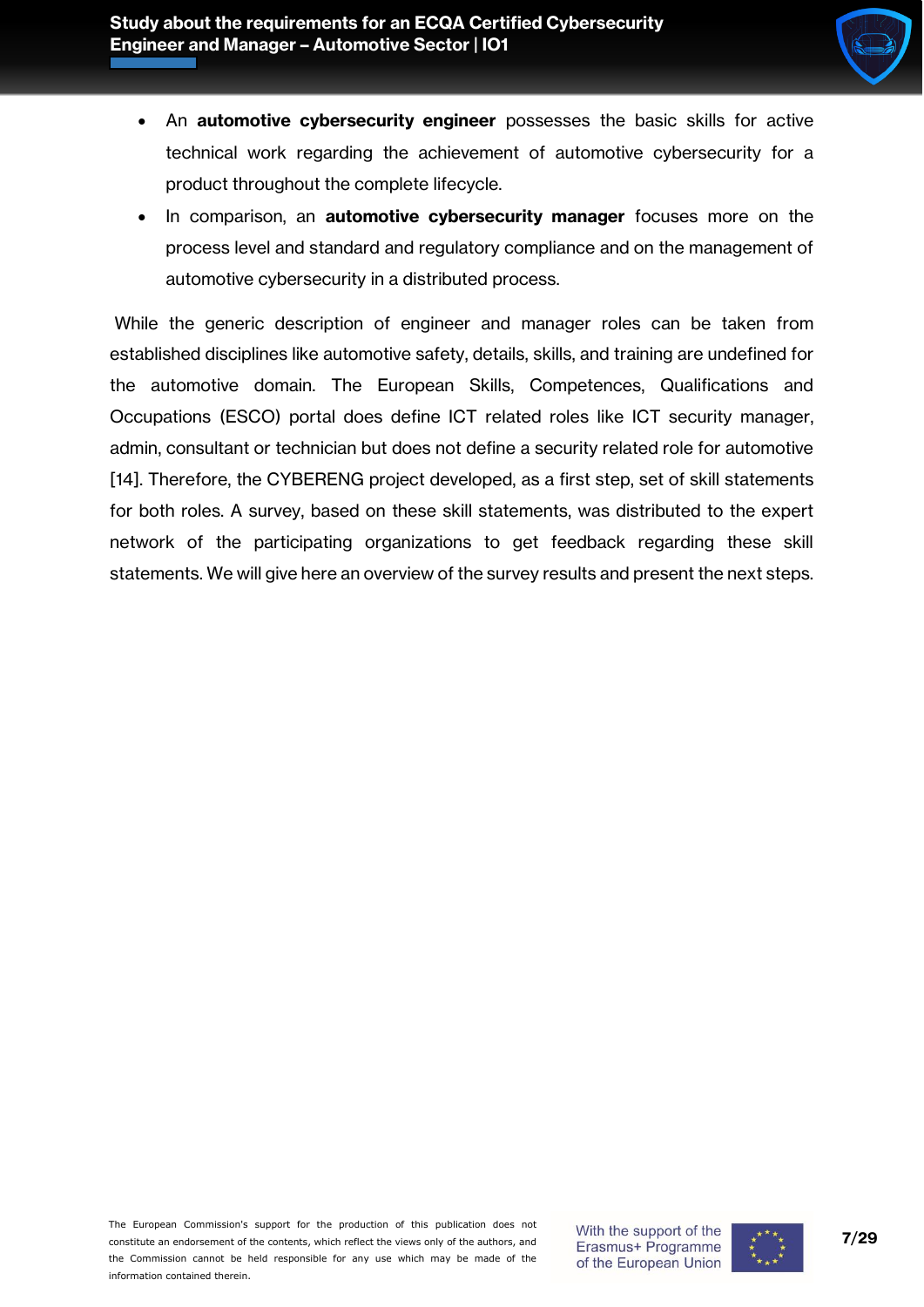

# <span id="page-7-0"></span>**2. Development of the Survey**

With a lack of proper cyber training, many employees may be more vulnerable to external cybersecurity threats and less able to prevent security breaches inside their organization. This is because of the rising use of the Internet and online services that require higher levels of cyber protection [15]. Furthermore, cybersecurity knowledge and training are essential where cyber-attacks occur daily [16]. As discussed in [15], organizations need to spend money and time on cybersecurity training and awareness to create an effective risk management process with highly skilled personnel. This will lead to an organization providing a better understanding of resisting various cyber-attacks.

To identify which skills are required in the automotive domain the CYBERENG project researched existing skill descriptions and developed the first set of skill statements. Inputs were collected from publications, national and international expert groups and related projects such as the project DRIVES [17], [18].

Besides input from the project DRIVES additional material was brought in from partner experienced in automotive and cybersecurity and from discussions in standardization committees.

To facilitate responses to the survey it was decided to go for a set of skill statements to which the respondents simply agreed or disagreed. Other approaches like a Likert scale [19] were discussed, but this would increase the time needed to fill in the survey and could therefore lead to fewer feedbacks. Therefore, it was also decided to not ask for the level of required expertise, but to add this to the skill statement.

Overall, three iterations of the survey were built until the consortium considered the balance between meaningful results and ease of filling to be achieved.

Based on the collected inputs a set of 18 skill statements for **automotive cybersecurity engineer** and 16 skill statements for **automotive cybersecurity manager** were formulated and distributed to known automotive and cybersecurity experts and interested groups in the public.

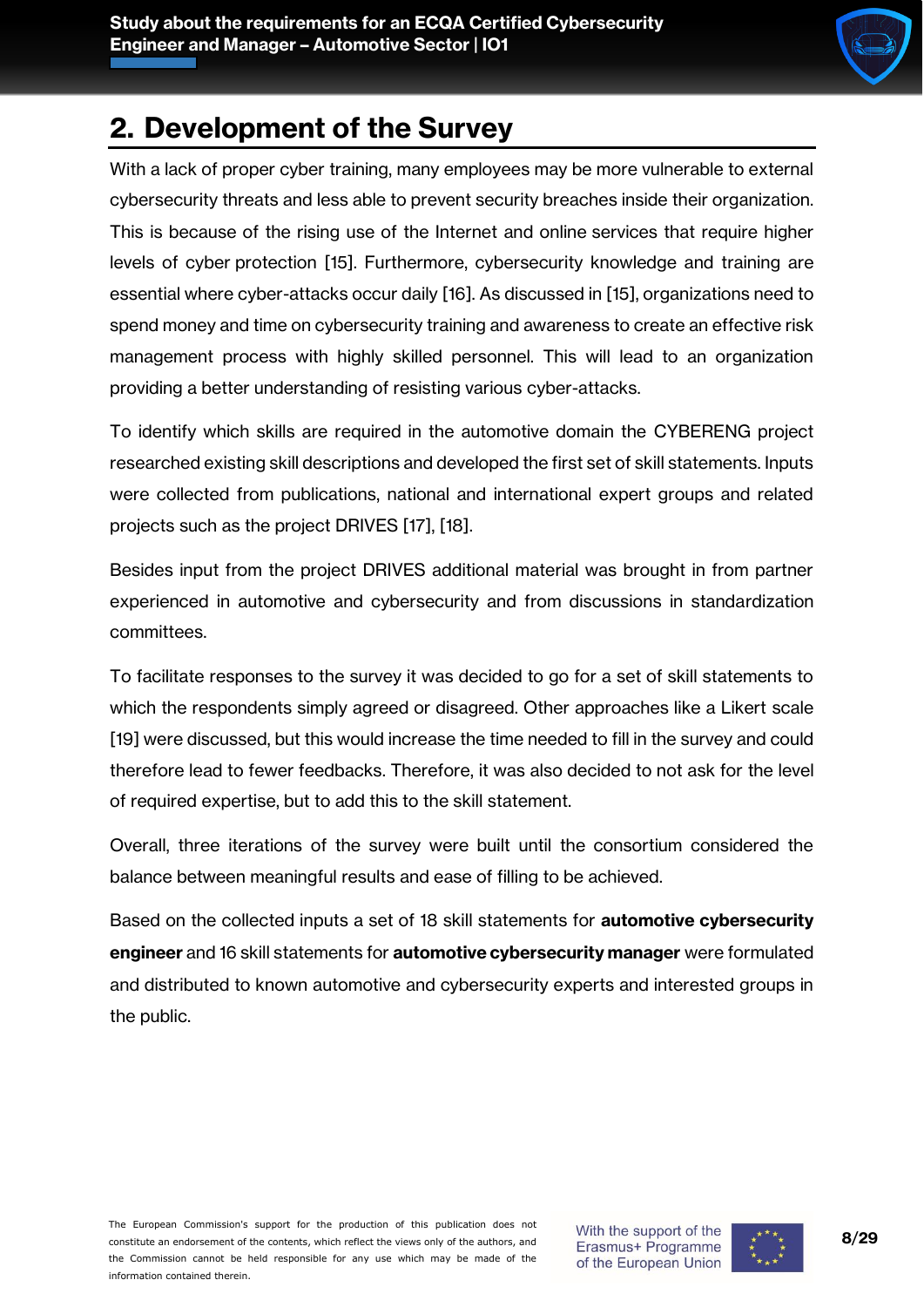

#### <span id="page-8-0"></span>**2.1. Survey Structure**

As mentioned previously, two questionnaires were developed and distributed based on the identified target groups: (1) known automotive and cybersecurity experts; and (2) interested groups in the public. Questionnaire structure is the same for both target groups:

- 1) self-assessment of the respondent;
- 2) skills rating for cybersecurity engineer role;
- 3) skills rating for the cybersecurity manager role;
- 4) conclusions.

After [Section one: Self-assessment of the respondent,](#page-12-1) the questionnaire branches either into [Section Two: Automotive Cybersecurity Engineer Skills](#page-14-0) or [Section Three: Automotive](#page-14-1)  [Cybersecurity Manager Skills](#page-14-1) based on the respondents' indication in the Section One where it is possible to specify the interest in cybersecurity engineer or cybersecurity manager role. Detailed information on the questions is provided in Annex I. – [Survey on](#page-20-0)  Skills – [Public](#page-20-0) and Annex II. – [Survey on Skills](#page-24-0) – Not Public.

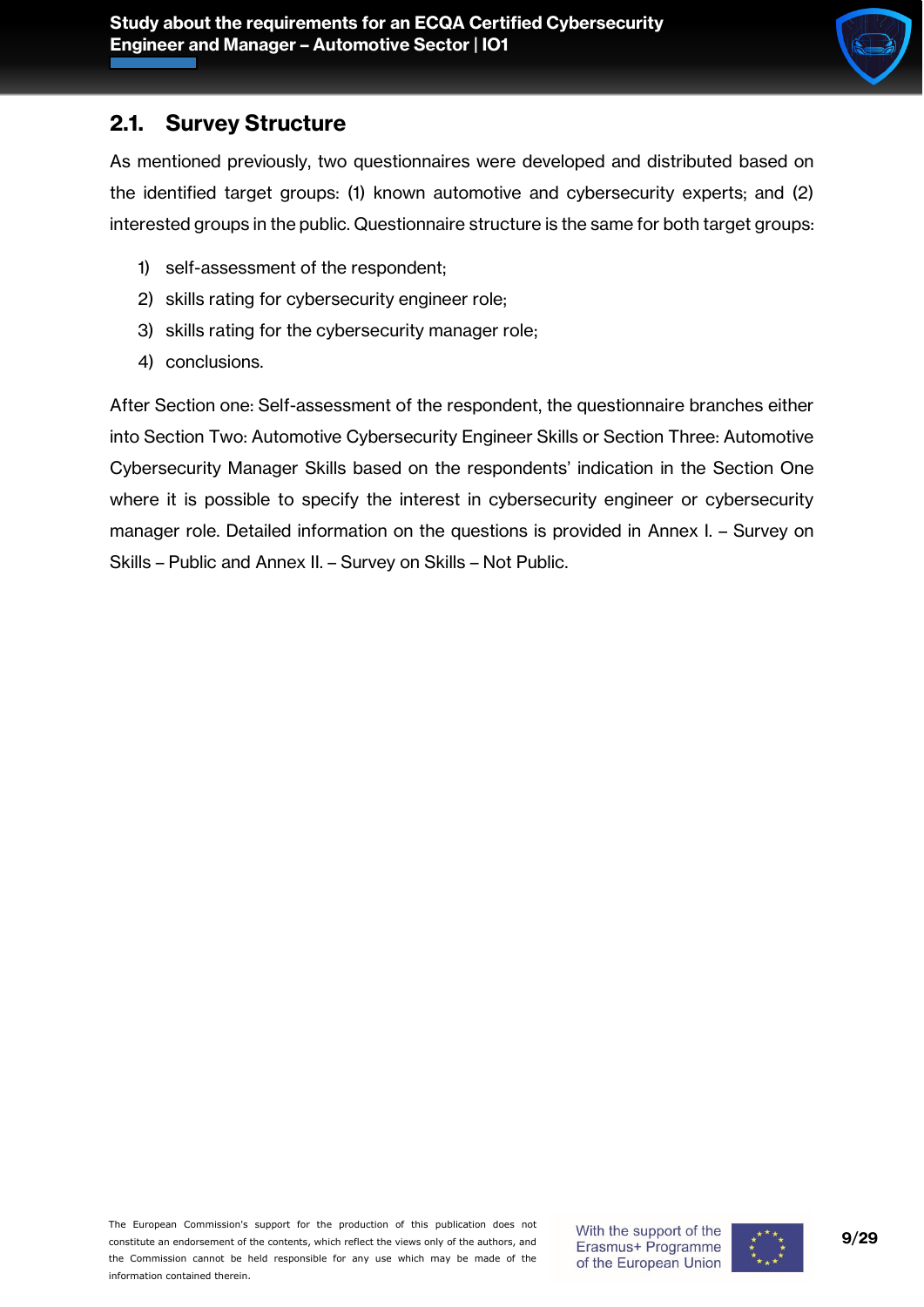

# <span id="page-9-0"></span>**3. Survey Skills Statements Analysis**

As already mentioned, the final questionnaire for the survey went through several rounds of discussions and changes. The final form of the questionnaire presents the respondent with a role using a simple descriptive model of no more than twenty expressions. Nevertheless, it can be difficult to simply imagine the main competencies of the roles from the questionnaire. This subchapter shows an alternative view of the questions from the questionnaire, which were visualized in the form of Word Cloud. Word clouds or tag clouds are graphical representations of word frequency that give greater prominence to words that appear more frequently in a source text. The larger the word in the visual the more common the word was in the document(s). The visualization considers the first 40 most frequently represented words [\(Figure 1: Word Cloud, Cyber Security Engineer,](#page-9-2) [Figure 2:](#page-10-1)  [Word Cloud, Cyber Security Manager\)](#page-10-1). Although it is a relatively simple method of text analysis, for the purposes of validation and verification of the correct design of questions in the questionnaire, in our case it will suffice.

### <span id="page-9-1"></span>**3.1. Automotive Cybersecurity Engineer vs Manager**

By comparing Figures 1 and Figure 2, clear differences between the descriptive models can be identified.

- An **automotive cybersecurity engineer** is defined by words such as cybersecurity, system design, design pattern, cybersecurity requirements, hardware level.
- In comparison, an **automotive cybersecurity manager** is defined by words such as customer, suppliers, supply chain, cybersecurity risk, data protection, organizational process, software update, etc.



vulnerability analysis cryptographic module

#### **Figure 1: Word Cloud, Cyber Security Engineer**

<span id="page-9-2"></span>The European Commission's support for the production of this publication does not constitute an endorsement of the contents, which reflect the views only of the authors, and the Commission cannot be held responsible for any use which may be made of the information contained therein.



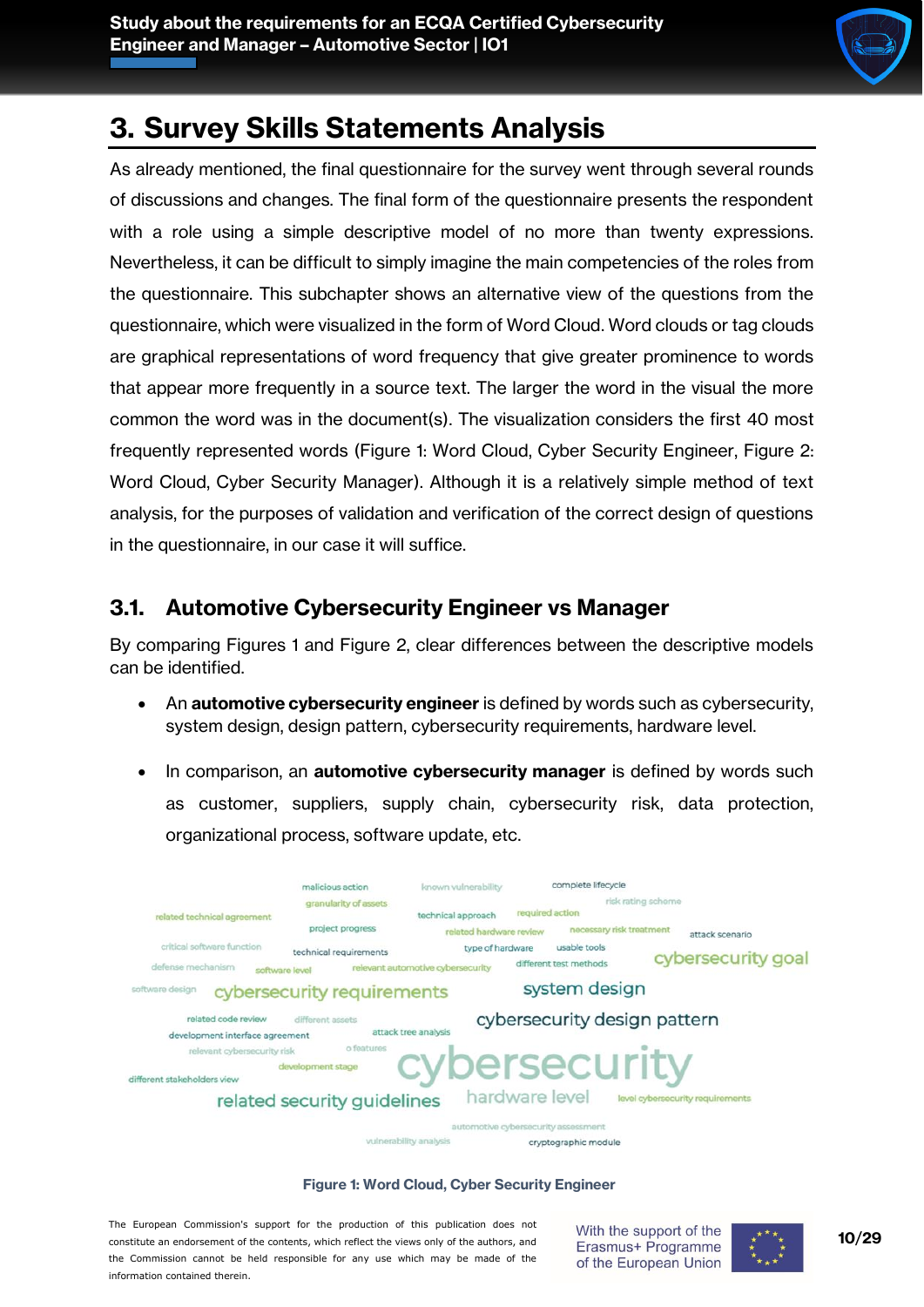



**Figure 2: Word Cloud, Cyber Security Manager**

#### <span id="page-10-1"></span><span id="page-10-0"></span>**3.2. General Cybersecurity Standards**

When creating the two basic automotive roles (automotive cybersecurity engineer and manager), the currently used standards in the field of general computer security were also considered. This chapter presents a possible mapping of the proposed roles to the basic categories and areas of the NICE framework [21], which is one of the most widely used standards for describing roles in the field of computer security.

It is worth noting that the established standards are very complex and define roles at a very low level. However, the aim of this project is to define the basic roles that may break down into specialized roles in the future.

The European Commission's support for the production of this publication does not constitute an endorsement of the contents, which reflect the views only of the authors, and the Commission cannot be held responsible for any use which may be made of the information contained therein.



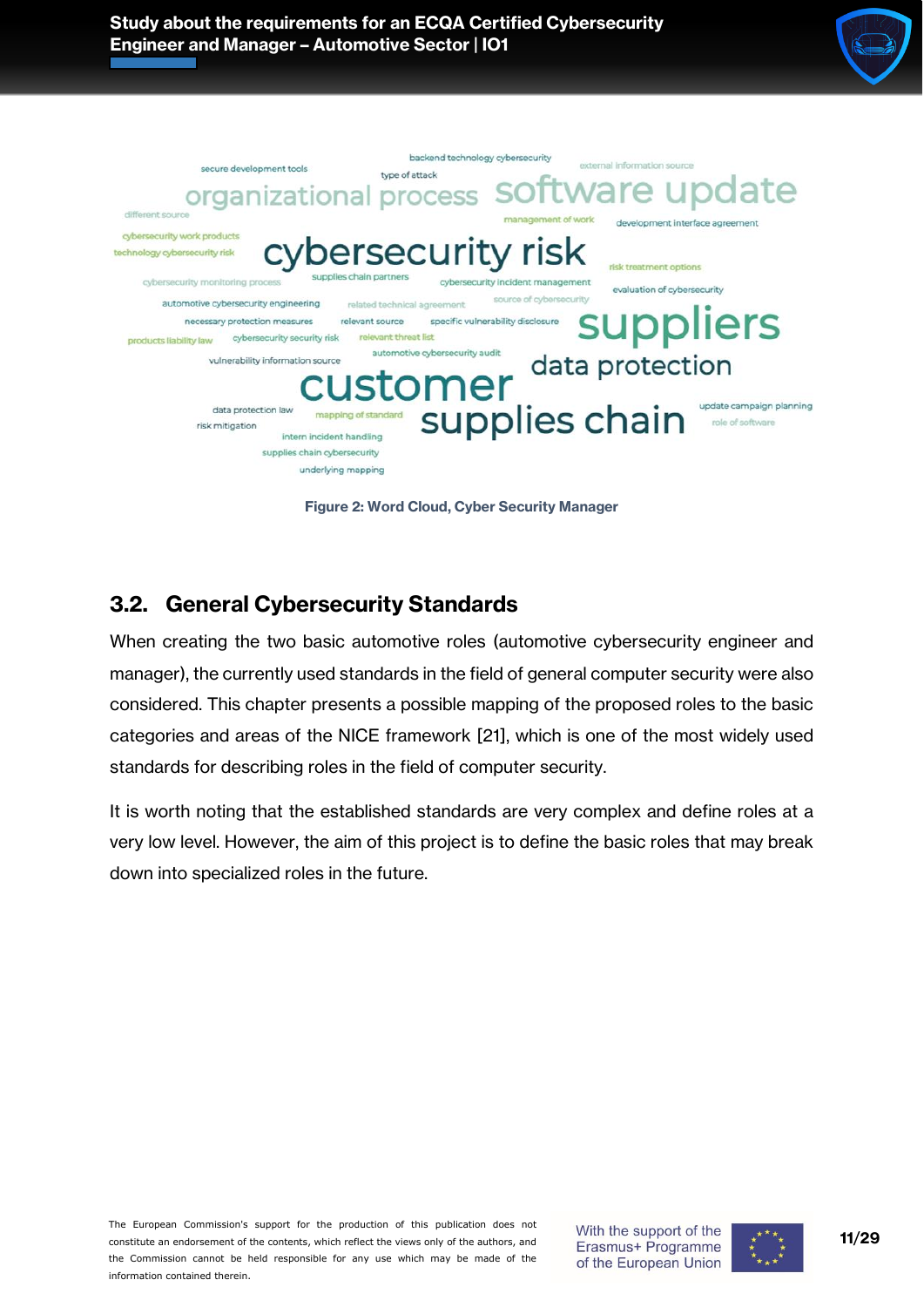#### **Table 1: NICE Framework Mapping**

| $E^{\star}$                         | $M^*$ | <b>Categories</b>          | <b>Descriptions</b>                                     |  |  |
|-------------------------------------|-------|----------------------------|---------------------------------------------------------|--|--|
|                                     |       | <b>Securely Provision</b>  | Conceptualizes, designs, procures, and/or builds        |  |  |
| X                                   |       |                            | secure information technology (IT) systems, with        |  |  |
|                                     |       |                            | responsibility for aspects of system and/or network     |  |  |
|                                     |       |                            | development.                                            |  |  |
|                                     |       | Operate and                | Provides the support, administration, and maintenance   |  |  |
| X                                   | X     | Maintain                   | necessary to ensure effective and efficient information |  |  |
|                                     |       |                            | technology (IT) system performance and security.        |  |  |
|                                     |       | Oversee and                | Provides leadership, management, direction, and/or      |  |  |
|                                     | X     | Govern                     | development and advocacy so the organization may        |  |  |
|                                     |       |                            | effectively conduct cybersecurity work.                 |  |  |
| <b>Protect and Defend</b><br>X<br>X |       |                            | Identifies, analyzes, and mitigates threats to internal |  |  |
|                                     |       |                            | information technology (IT) systems and/or networks.    |  |  |
|                                     |       | Analyze                    | Performs highly specialized review and evaluation of    |  |  |
| X                                   |       |                            | incoming cybersecurity information to determine its     |  |  |
|                                     |       |                            | usefulness for intelligence.                            |  |  |
|                                     |       | <b>Collect and Operate</b> | Provides specialized denial and deception operations    |  |  |
| X                                   | X     |                            | and collection of cybersecurity information that may be |  |  |
|                                     |       |                            | used to develop intelligence.                           |  |  |
|                                     |       | Investigate                | Investigates cybersecurity events or crimes related to  |  |  |
|                                     |       |                            | information technology (IT) systems, networks, and      |  |  |
|                                     |       |                            | digital evidence.                                       |  |  |

#### \*E = Engineer

\*M = Manager

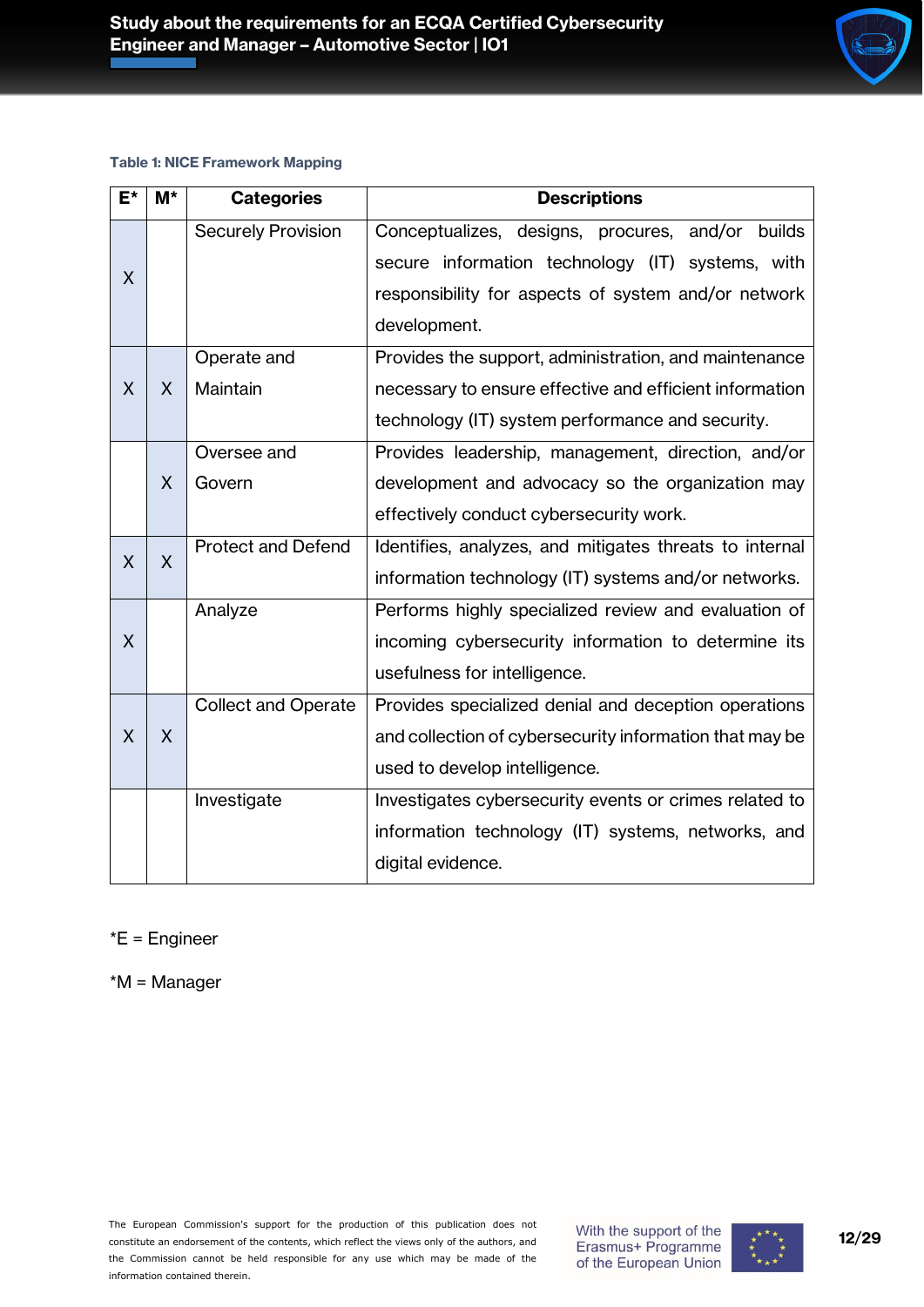

# <span id="page-12-0"></span>**4.Results**

The complete list of skill statements and responses can be found in the Annexes, [Annex](#page-20-0)  I. – [Survey on Skills](#page-20-0) – Public and Annex II. – [Survey on Skills](#page-24-0) – Not Public.

The survey has 39 questions. Four main sections are defined in this questionnaire. This aims to provide a series of questions covering a wide range of points relevant to automotive cybersecurity. Answers to these questions will be collected to provide a comprehensive technical landscape of skills that automotive cybersecurity managers and engineers should be familiar with. Overall, we received 92 responses.

#### <span id="page-12-1"></span>**4.1. Section one: Self-assessment of the respondent**

The questionnaire asked a few questions to establish the degree of experience in cybersecurity and automotive. It begins by inquiring about respondents' experience with cybersecurity, followed by checking their expertise regarding automotive expertise. [Figure](#page-12-2)  [3](#page-12-2) and [Figure 4](#page-13-0) gives an overview of the responses. According to the collected data, more than half of the participants have more than three years of automotive expertise (see figure 4). Regarding security expertise (see figure 3), there is almost an inversion comparing automotive and other domains.



<span id="page-12-2"></span>



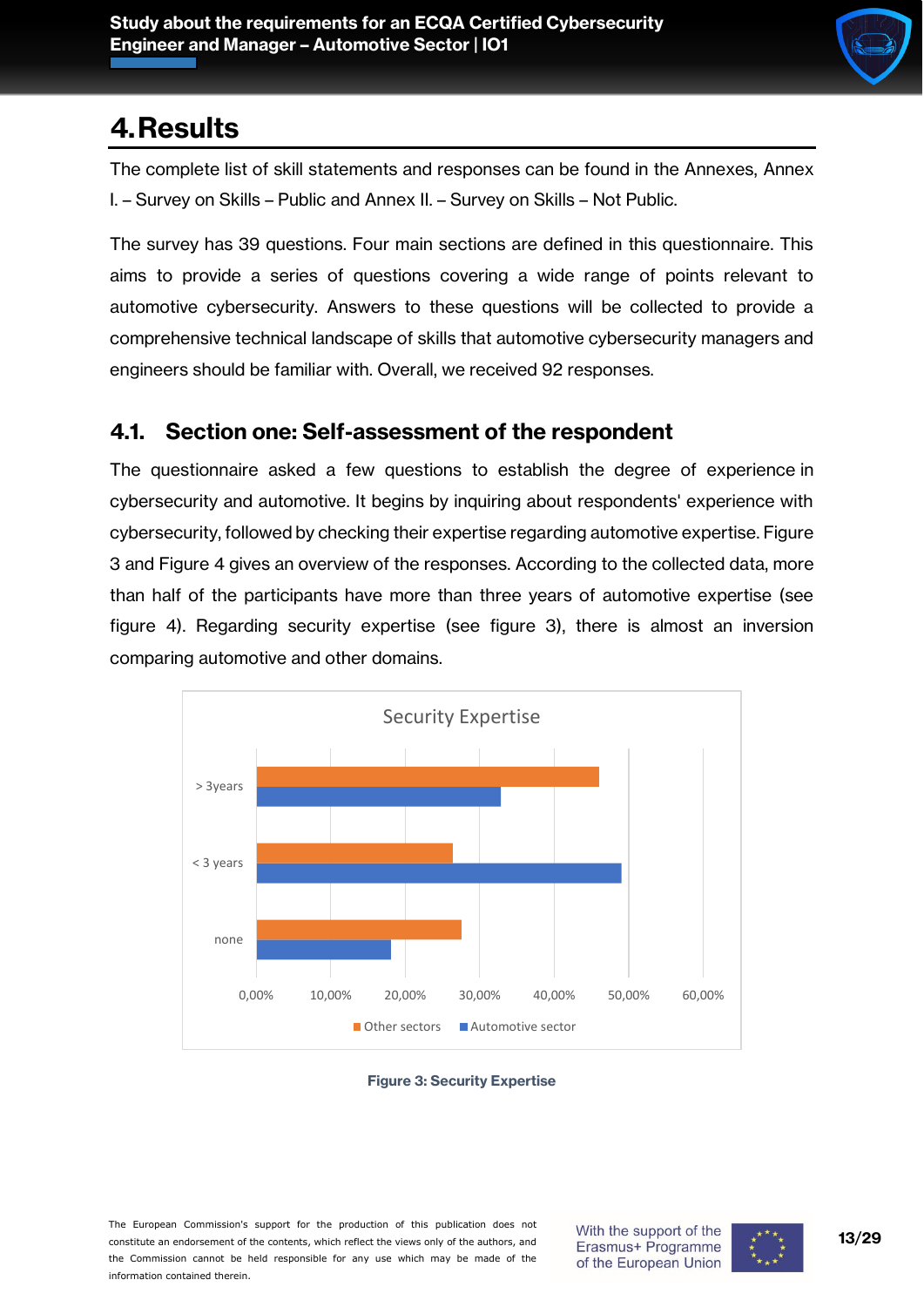





**Figure 4: Automotive Expertise**

<span id="page-13-0"></span>Only 32.85% have more than 3 years of automotive cybersecurity expertise, compared with 46.95% which have more than 3 years of cybersecurity expertise in other domains.

For the next section, the survey participants could decide between taking the **automotive cybersecurity engineer** or the **automotive cybersecurity manager** skill statements. [Figure 5](#page-13-1) shows the decision from the participants. An unexpected behavior was that if a participant moved on to the next set of questions without selecting a option he could give feedback to both sets of skill statements.



**Figure 5: Feedback to Manager or Engineer**

<span id="page-13-1"></span>The European Commission's support for the production of this publication does not constitute an endorsement of the contents, which reflect the views only of the authors, and the Commission cannot be held responsible for any use which may be made of the information contained therein.

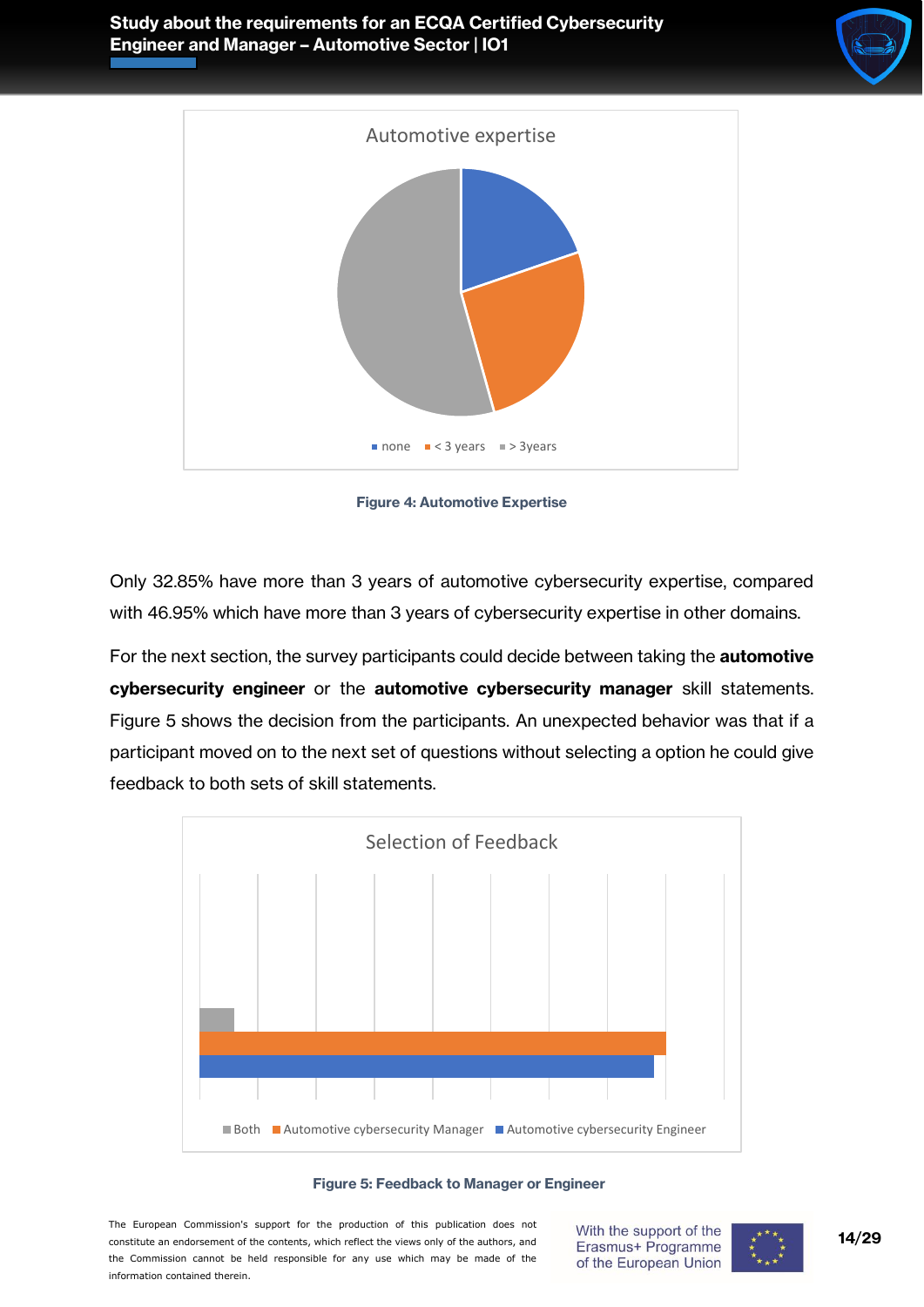

#### <span id="page-14-0"></span>**4.2. Section Two: Automotive Cybersecurity Engineer Skills**

This section includes a collection of "agree" and "disagree" questions that estimate respondents' opinions on certain skills and experiences an automotive cybersecurity engineer should have. These questions cover a wide range of cybersecurity necessities that automotive cybersecurity may be aware of all or part of them.

All questions were optional to answer, e.g. if a survey participant had no opinion to a skill statement there was the option to continue without answering the question. The rate of the agree answers is 88.99%, where 10.12% disagree on some skills and experiences that should not be a part of automotive cybersecurity engineers. Considered all questions and responses, 0.89% were not answered.

While in general, the rate of agreement was very high, there were two questions with a substantial rate of disagreement. The first one was related to the topic of asset identification (28.57% disagreement). Here survey participants used the option to give additional comments and thought these skills were more related to the Automotive Cybersecurity Manager role. Regarding cybersecurity assessment (30.95% disagreement), survey participants were not sure if this would not overload the role of the Automotive Cybersecurity Engineer skill set. Proposed solutions were the definition of additional roles for assessment.

#### <span id="page-14-1"></span>**4.3. Section Three: Automotive Cybersecurity Manager Skills**

Like section two, this section provides a set of "agree" and "disagree" questions to check the knowledge that should be available for the automotive cybersecurity manager.

Annex gives the rate of agreeing and disagree answers about skills that the automotive cybersecurity manager should provide.

Overall, there was 87.18% agreement and 12.65% disagreement to the survey. Here three skill statements received a higher level of disagreement.

The first skill statement was regarding the development interface agreement [20] which was seen as mixing topics from cybersecurity engineer and manager. Also, there were issues that this topic might not be relevant for Automotive Cybersecurity Manager in all organizations.

The second skill statement which was disputed was regarding threat lists. While knowledge of the existence of these threat lists was considered relevant, it was also felt

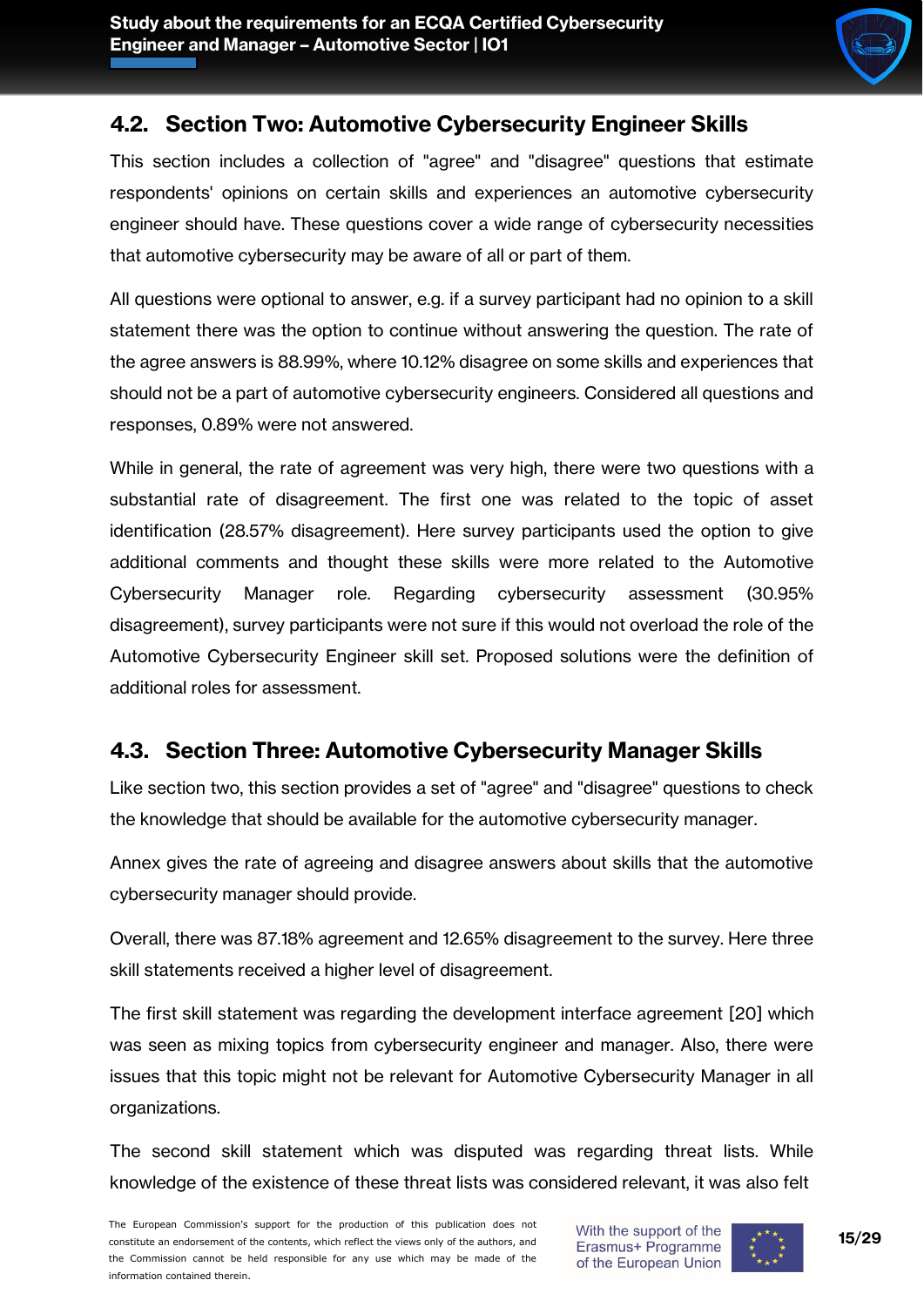

that in-depth knowledge was more relevant to a specific role. In a similar direction question, 14 was considered as more related to other roles.

The European Commission's support for the production of this publication does not constitute an endorsement of the contents, which reflect the views only of the authors, and the Commission cannot be held responsible for any use which may be made of the information contained therein.

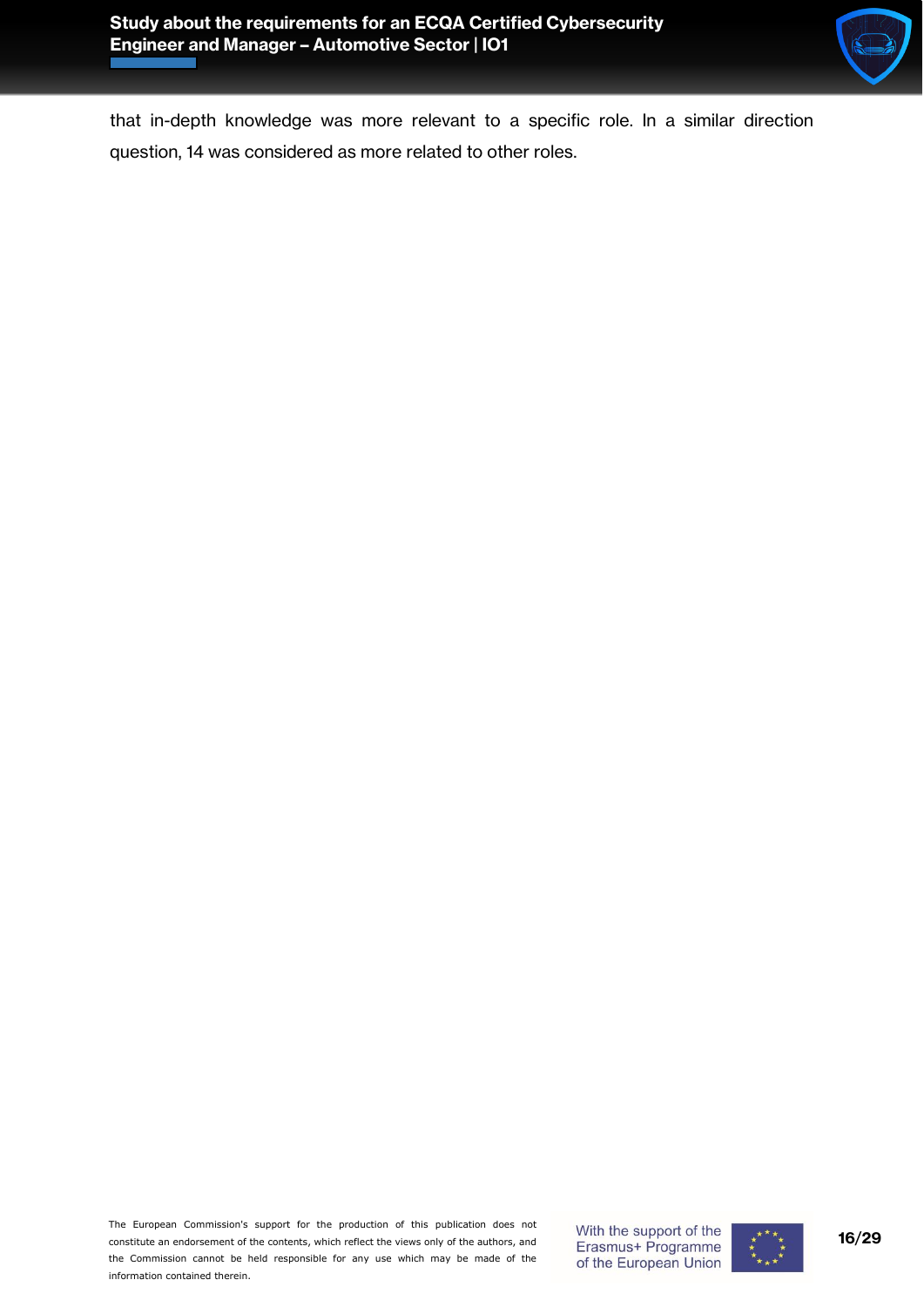## <span id="page-16-0"></span>**5. Conclusions**

Overall, we received a high number of agreements to the formulated skill statements and will take them as starting points for the next steps in the project. With this said, there were also several comments and points raised which will be taken into consideration for the further work of the project.

#### <span id="page-16-1"></span>**5.1. Need for additional and subsequent specialized courses**

One point raised from multiple respondents was that these two roles do not cover everything, and hints were given for additional roles. Here we completely agree and see the automotive cybersecurity engineer and manager simply as starting steps and trainings on which specialized trainings can be built upon. With this said we identify the requirement to define and develop fundamental courses.

#### <span id="page-16-2"></span>**5.2. Level of Knowledge is Required**

We received the feedback that for some skill statements a role must know the subject, but not necessarily be able to apply it. While we tried to formulate this in the skill statements themselves it will be important to make this distinction transparent and decide which topics we need to present as an overview and for which topics a practical application is needed for the training. Here we have the requirement to identify the level of knowledge needed for each skill and build the training accordingly.

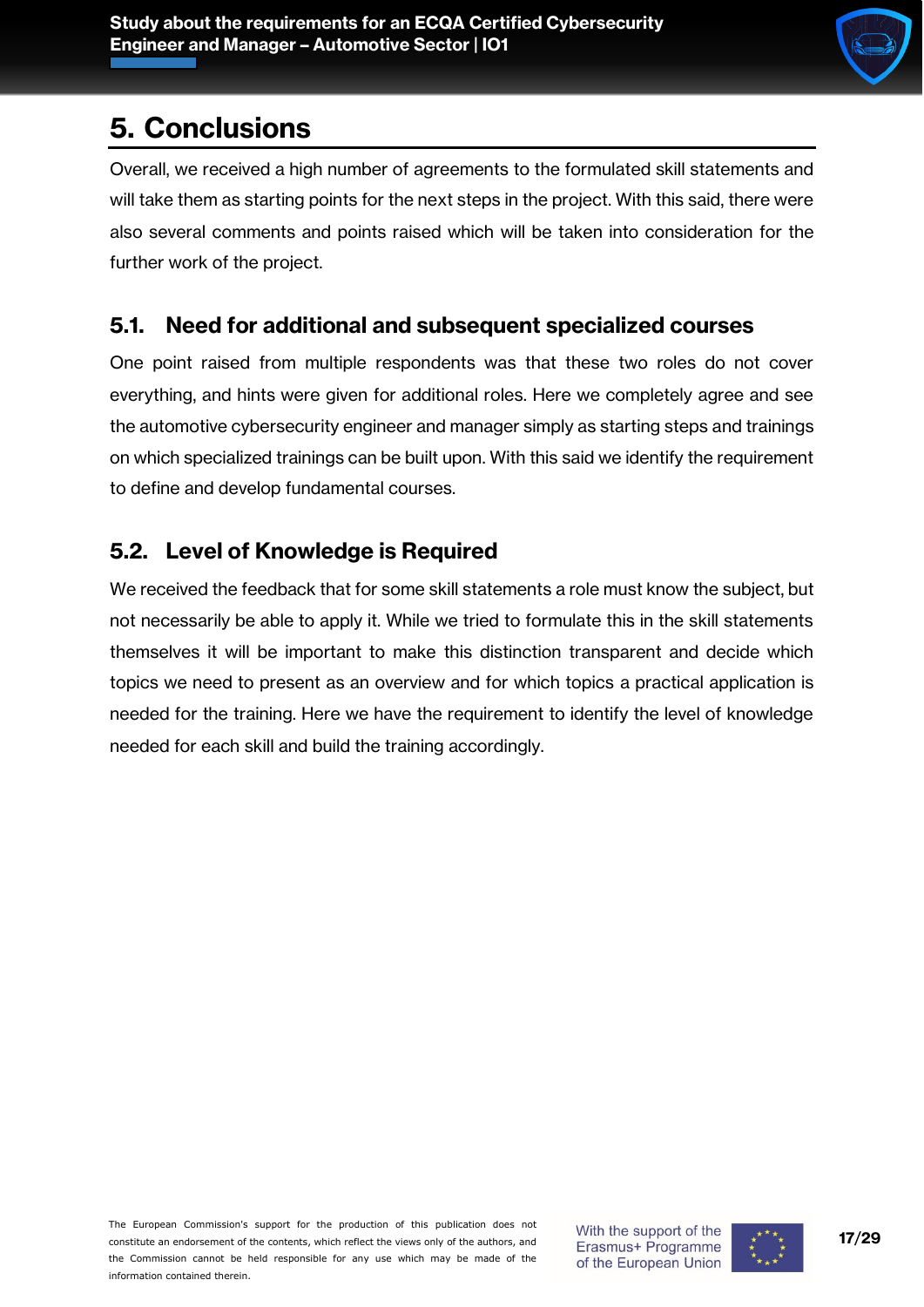

# **References**

- [1] Richard Messnarz, Georg Macher, Jakub Stolfa, and Svatopluk Stolfa, "Highly Autonomous Vehicle (System) Design Patterns – Achieving Fail Operational and High Level of Safety and Security," presented at the 26th European Conference on Systems, Software and Services Process Improvement: EuroSPI 2019, Edinburgh, Jan. 2019.
- [2] Yanja Dajsuren and Mark van den Brand, Eds., *Automotive Systems and Software Engineering - State of the Art and Future Trends*. Springer, 2019.
- [3] IHS Markit AutoTechInsight, "ADAS & Electric Vehicles accelerate demand of automotive electronic control units," AutoTechInsight, May 2019.
- [4] Jakub Stolfa *et al.*, "DRIVES—EU blueprint project for the automotive sector—a literature review of drivers of change in automotive industry," Nov. 2019.
- [5] Wolfgang Kerber and Daniel Möller, "Access to Data in Connected Cars and the Recent Reform of the Motor Vehicle Type Approval Regulation," *Joint Discussion Paper Series in Economics*, Jul. 07, 2019.
- [6] European Commission, "Intelligent transport systems: Cooperative, connected and automated mobility (CCAM)." Apr. 26, 2021. Accessed: May 14, 2021. [Online]. Available: https://ec.europa.eu/transport/themes/its/c-its
- [7] Georg Macher, Harald Sporer, Eugen Brenner, and Christian Kreiner, "Supporting cyber-security based on hardware-software interface definition," presented at the European Conference on Software Process Improvement, 2016.
- [8] G. Macher, A. Much, A. Riel, R. Messnarz, and C. Kreiner, "Automotive SPICE, Safety and Cybersecurity Integration," in *Computer Safety, Reliability, and Security*, vol. 10489, S. Tonetta, E. Schoitsch, and F. Bitsch, Eds. Cham: Springer International Publishing, 2017, pp. 273–285. doi: 10.1007/978-3-319-66284-8\_23.
- [9] A. Much, "Automotive Security: Challenges, Standards, and Solutions," *Software Quality Professional Magazine*, 2016.
- [10] G. Macher, R. Messnarz, E. Armengaud, A. Riel, E. Brenner, and C. Kreiner, "Integrated Safety and Security Development in the Automotive Domain,"



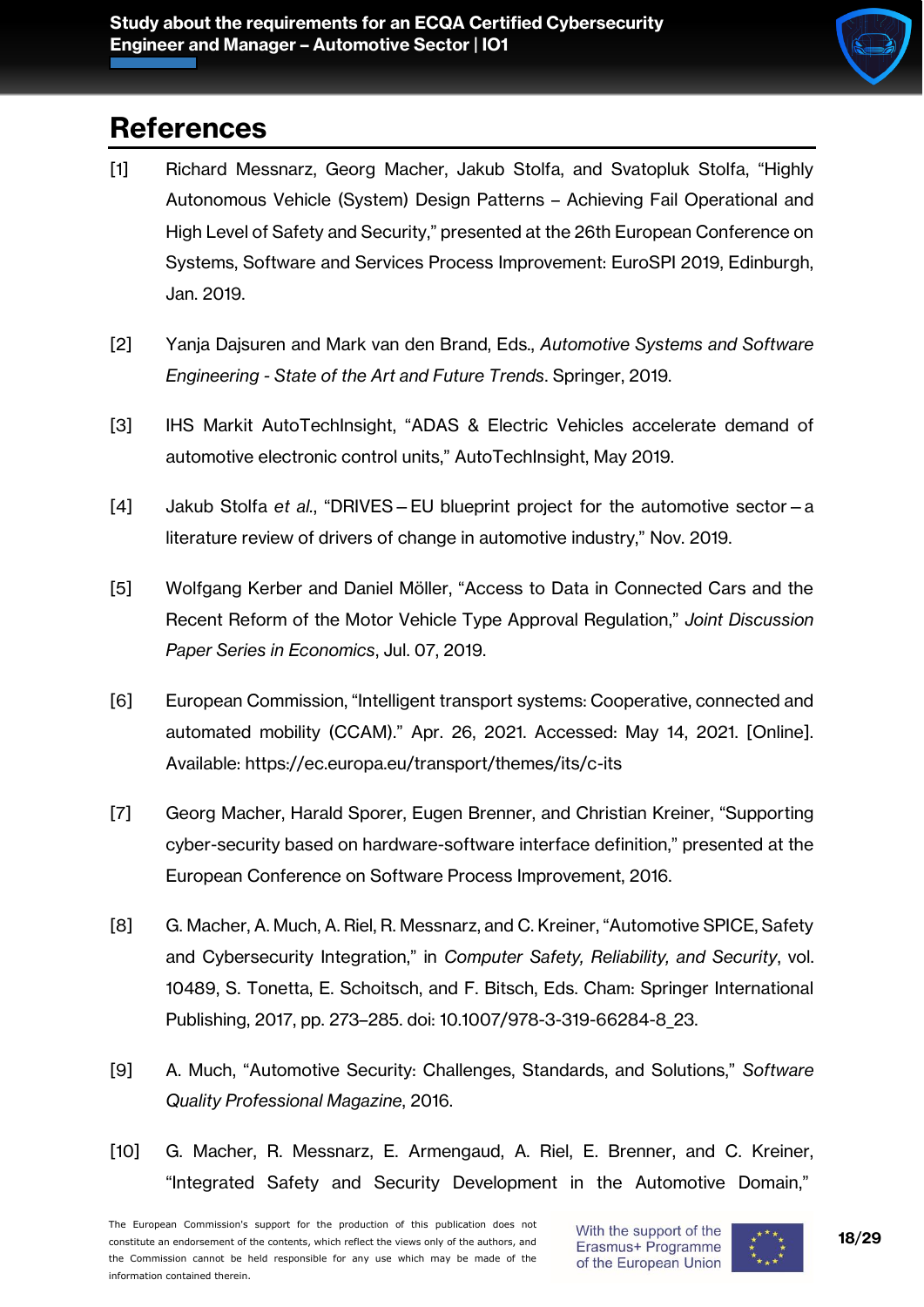

presented at the WCX<sup>™</sup> 17: SAE World Congress Experience, Mar. 2017. doi: 10.4271/2017-01-1661.

- [11] D. J. Francois Charbonneau Mohamed Slim Ben Mahmoud, *Securing the Modern Vehicle: A Study of Automotive Industry Cybersecurity Practices*. 2019.
- [12] P. Institute, *Cybersecurity in Automotive - How to stay ahead of Cyber Threats?* 2018.
- [13] S. I. STAFF, *Cybersecurity: A career that will stay in-demand for decades to come*. 2021. [Online]. Available: https://www.studyinternational.com/news/cybersecurity-career-in-demand/
- [14] European Commission, *European Skills, Competences, Qualifications and Occupations*. 2021. [Online]. Available: https://ec.europa.eu/esco/portal/occupation
- [15] Clare Naden, *THE CYBERSECURITY SKILLS GAP*. 2021. [Online]. Available: https://www.iso.org/news/ref2655.html
- [16] R. Beuran, C. Pham, D. Tang, K. Chinen, Y. Tan, and Y. Shinoda, *Cytrone: An integrated cybersecurity training framework*. SCITEPRESS–Science and Technology Publications, 2017.
- [17] J. Stolfa *et al.*, "Automotive Engineering Skills and Job Roles of the Future?," in *European Conference on Software Process Improvement*, 2020, pp. 352–369.
- [18] R. Messnarz *et al.*, "Automotive Cybersecurity Engineering Job Roles and Best Practices–Developed for the EU Blueprint Project DRIVES," in *European Conference on Software Process Improvement*, 2020, pp. 499–510.
- [19] D. Bertram, "Likert scales," *Retrieved November*, vol. 2, no. 10, 2007.
- [20] C. Schmittner, J. Dobaj, G. Macher, and E. Brenner, "A preliminary view on automotive cyber security management systems," in *2020 Design, Automation & Test in Europe Conference & Exhibition (DATE)*, 2020, pp. 1634–1639.

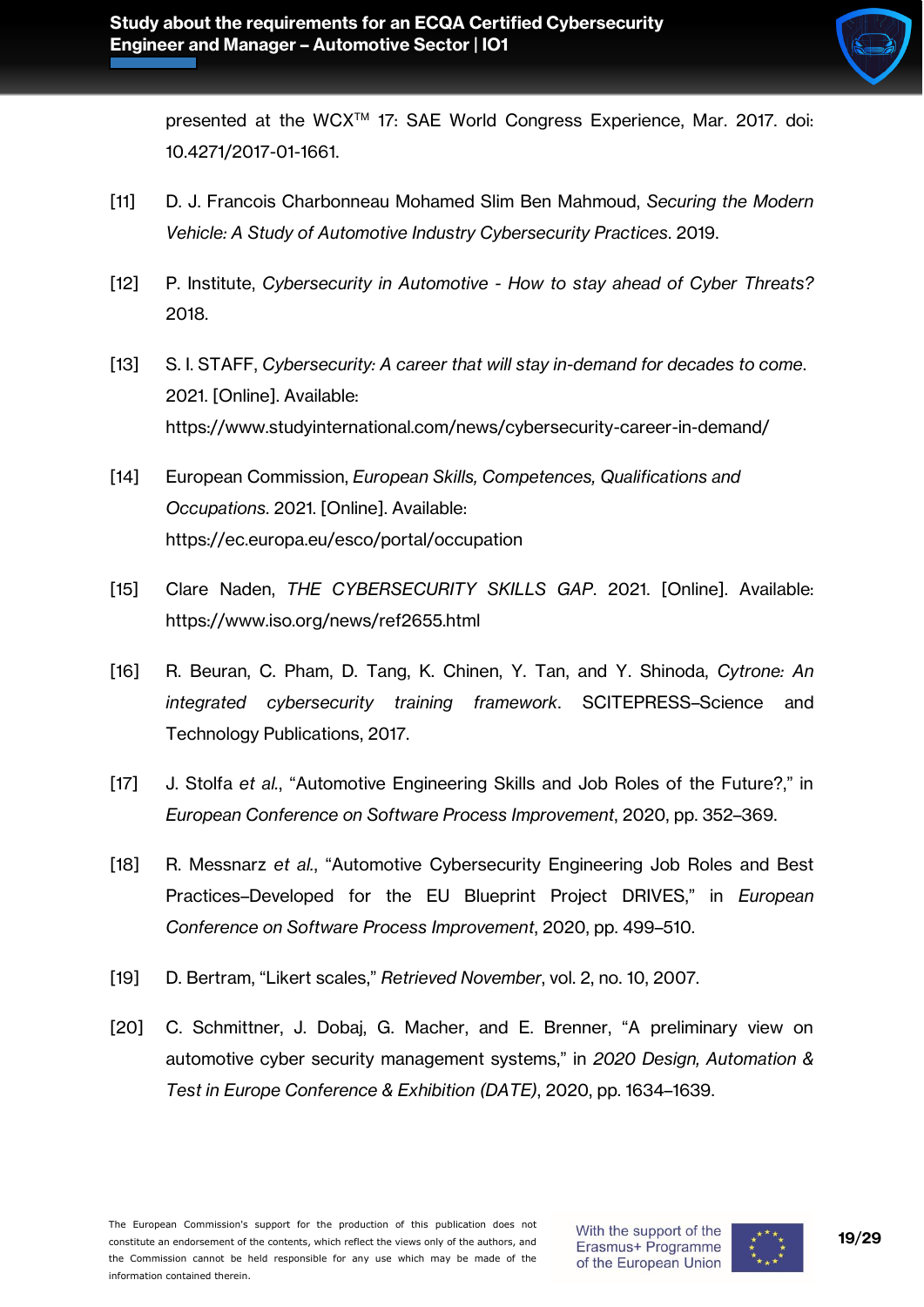

[21] Petersen, R., Santos, D., Smith, M. C., Wetzel, K. A., Witte, G. (2020). Workforce Framework for Cybersecurity (NICE Framework). https://doi.org/10.6028/nist.sp.800-181r1

The European Commission's support for the production of this publication does not constitute an endorsement of the contents, which reflect the views only of the authors, and the Commission cannot be held responsible for any use which may be made of the information contained therein.

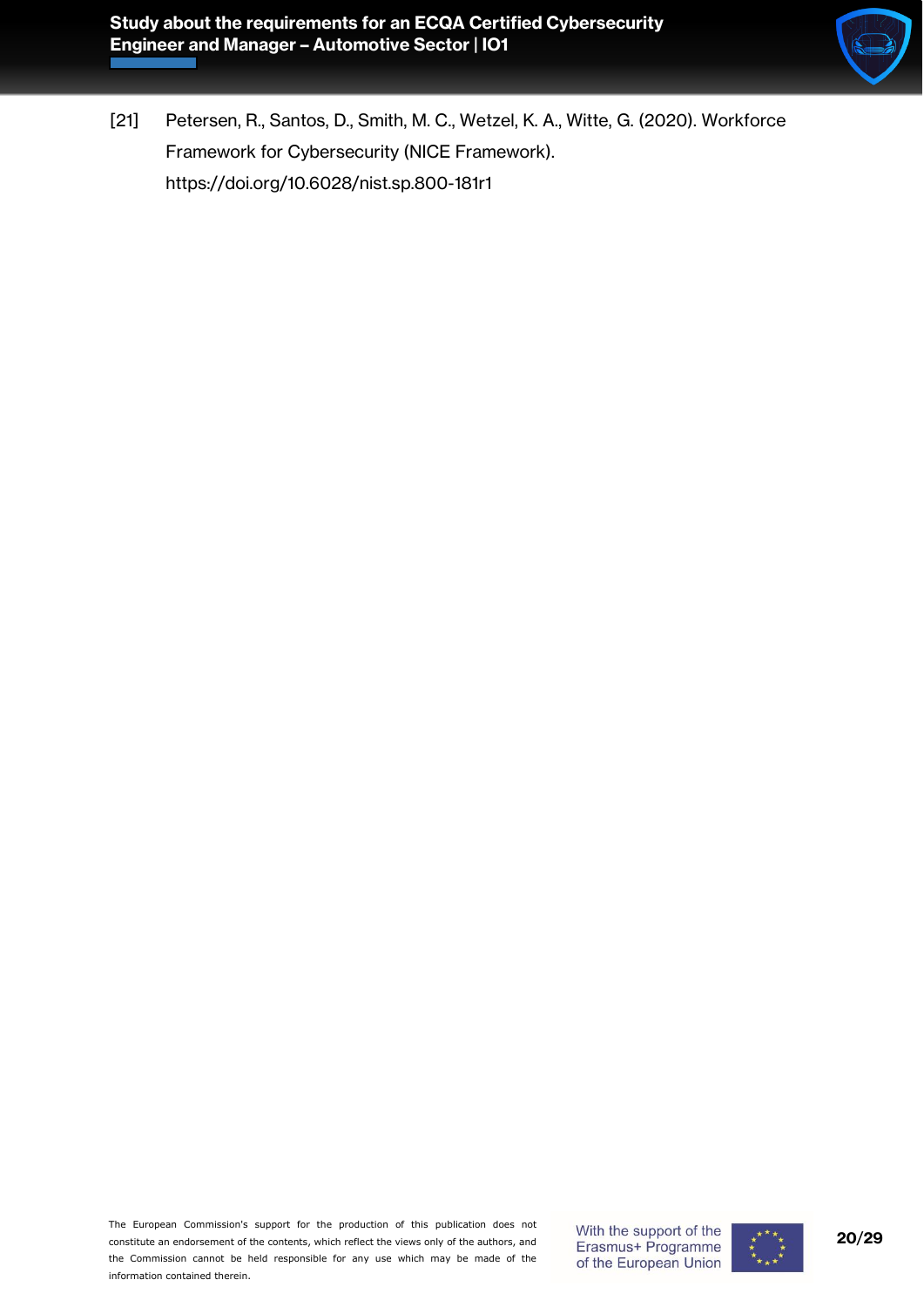

# <span id="page-20-0"></span>**6. Annex I. – Survey on Skills – Public**

This annex contains the results of the public survey.

#### <span id="page-20-1"></span>**6.1. Self-assessment of the Respondent**

| <b>Security expertise</b> |                      | <b>Automotive</b> | Would you like to give feedback to the                    |
|---------------------------|----------------------|-------------------|-----------------------------------------------------------|
| <b>Automotive sector</b>  | <b>Other sectors</b> | expertise         | automotive cybersecurity engineer or<br>manager skillset? |
| less than 3 years         | less than 3 years    | less than 3 years | Automotive cybersecurity Manager                          |
| less than 3 years         |                      | less than 3 years | Automotive cybersecurity Engineer                         |
| more than 3 years         | more than 3 years    | more than 3 years | Automotive cybersecurity Manager                          |
| more than 3 years         |                      | more than 3 years | Automotive cybersecurity Manager                          |
| more than 3 years         |                      | more than 3 years | Automotive cybersecurity Manager                          |
| more than 3 years         |                      | more than 3 years | Automotive cybersecurity Engineer                         |
| more than 3 years         |                      | more than 3 years | Automotive cybersecurity Manager                          |
| more than 3 years         |                      | more than 3 years | Automotive cybersecurity Manager                          |
| less than 3 years         | more than 3 years    | None              | Automotive cybersecurity Manager                          |
| less than 3 years         | less than 3 years    | less than 3 years | Automotive cybersecurity Manager                          |
| less than 3 years         | less than 3 years    | more than 3 years | Automotive cybersecurity Engineer                         |
| less than 3 years         | more than 3 years    | less than 3 years | Automotive cybersecurity Engineer                         |
| less than 3 years         |                      | less than 3 years | Automotive cybersecurity Engineer                         |
| less than 3 years         |                      | less than 3 years | Automotive cybersecurity Manager                          |
| less than 3 years         | None                 | less than 3 years | Automotive cybersecurity Engineer                         |
| less than 3 years         | None                 | less than 3 years | Automotive cybersecurity Engineer                         |
| more than 3 years         | more than 3 years    | more than 3 years | Automotive cybersecurity Manager                          |
| more than 3 years         |                      | more than 3 years | Automotive cybersecurity Engineer                         |
| less than 3 years         |                      | more than 3 years | Automotive cybersecurity Engineer                         |
| more than 3 years         | more than 3 years    | more than 3 years | Automotive cybersecurity Engineer                         |

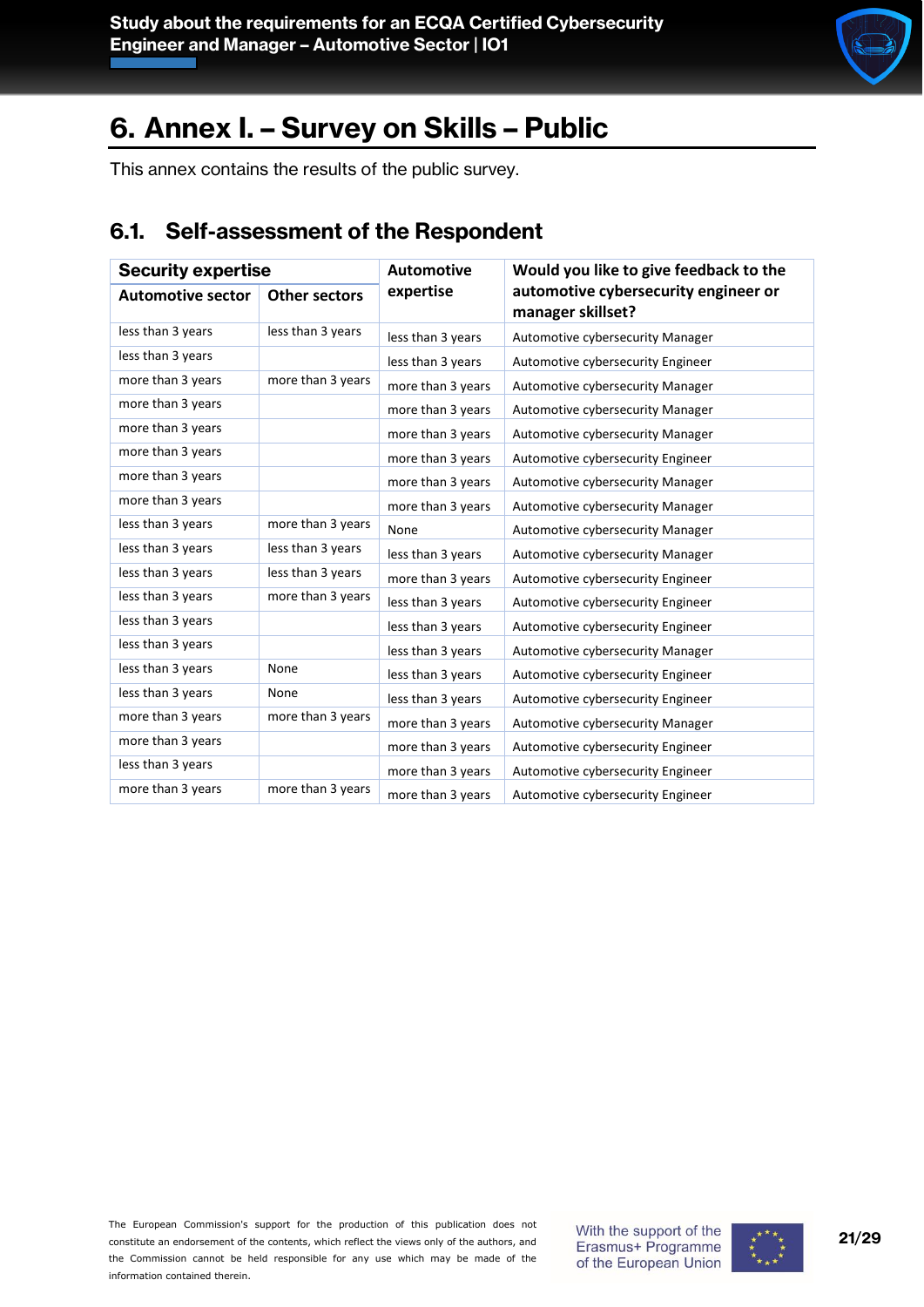

#### <span id="page-21-0"></span>**6.2. Automotive Cybersecurity Engineer – Skills**

| Question: An automotive cybersecurity engineer should:                                                                                                                                                                                                                                                                                                                      | agree | disagree       |
|-----------------------------------------------------------------------------------------------------------------------------------------------------------------------------------------------------------------------------------------------------------------------------------------------------------------------------------------------------------------------------|-------|----------------|
| be aware of the development interface agreement (cybersecurity-related technical agreement<br>between supplier and customer                                                                                                                                                                                                                                                 | 10    |                |
| be able to assess known vulnerabilities and weaknesses regarding required actions for a system<br>throughout the complete lifecycle                                                                                                                                                                                                                                         | 10    |                |
| know the technical approaches towards software updates, including relevant cybersecurity risks and<br>protective measures on the backend, during transport and in-the vehicle, and should be aware of<br>potential impact to other disciplines                                                                                                                              | 10    |                |
| know relevant automotive cybersecurity-related standards and should be aware of laws and<br>regulation regarding automotive cybersecurity                                                                                                                                                                                                                                   | 9     | $\mathbf{1}$   |
| be able to select and use suitable methods (Asset analysis, Attack tree analysis, Vulnerability<br>analysis, threat analysis) and knows usable tools depending on the project progress and<br>development stage to identify damage and attack scenarios and rate impact and likelihood to assess<br>risks. For this, the engineer is aware of different risk rating schemes | 8     | $\overline{2}$ |
| know and be able to select appropriate measures to address risks and vulnerabilities on the<br>system/software/hardware level.                                                                                                                                                                                                                                              | 10    |                |
| know about methods that are used for performing malicious actions (methods used, such as SQL<br>Injection)                                                                                                                                                                                                                                                                  | 9     | $\mathbf{1}$   |
| be able to identify and rate assets and consider the granularity of assets, the difference between<br>assets/components/information, and how different stakeholder views lead to different assets                                                                                                                                                                           | 7     | 3              |
| be able to derive cybersecurity requirements from cybersecurity goals (highest level cybersecurity<br>requirements, directly related to risks) and define technical requirements on the<br>system/software/hardware level to implement necessary risk treatment.                                                                                                            | 10    |                |
| know cybersecurity design patterns on system-level and be able to assign defense mechanism to a<br>system design based on cybersecurity goals and integrate cybersecurity into a system design.                                                                                                                                                                             | 8     | $\overline{2}$ |
| be able to identify cybersecurity critical software functions and data.                                                                                                                                                                                                                                                                                                     | 10    |                |
| know cybersecurity design patterns on the software level, security-related Libraries and OS features,<br>and the principles of preventive and defensive programming and be able to integrate them into a<br>software design                                                                                                                                                 | 9     | $\mathbf{1}$   |
| be aware of software-related security guidelines, checklists, and tools and be able to conduct<br>cybersecurity-related code reviews                                                                                                                                                                                                                                        | 9     | $\mathbf{1}$   |
| know different types of Hardware-based security (HSMs, cryptographic modules, secure<br>cryptoprocessor) and their usage                                                                                                                                                                                                                                                    | 9     | $\mathbf{1}$   |
| know hardware related security guidelines, checklists, and tools and be able to conduct a<br>cybersecurity-related hardware review (interfaces, tamper-protection, )                                                                                                                                                                                                        | 9     | $\mathbf{1}$   |
| be aware of different test methods and their suitability during the lifecycle (penetration testing,<br>vulnerability scanning, fuzz testing, )                                                                                                                                                                                                                              |       |                |
| know how to plan, perform and document an automotive cybersecurity assessment of the achieved<br>cybersecurity of a product                                                                                                                                                                                                                                                 | 7     | $\overline{2}$ |

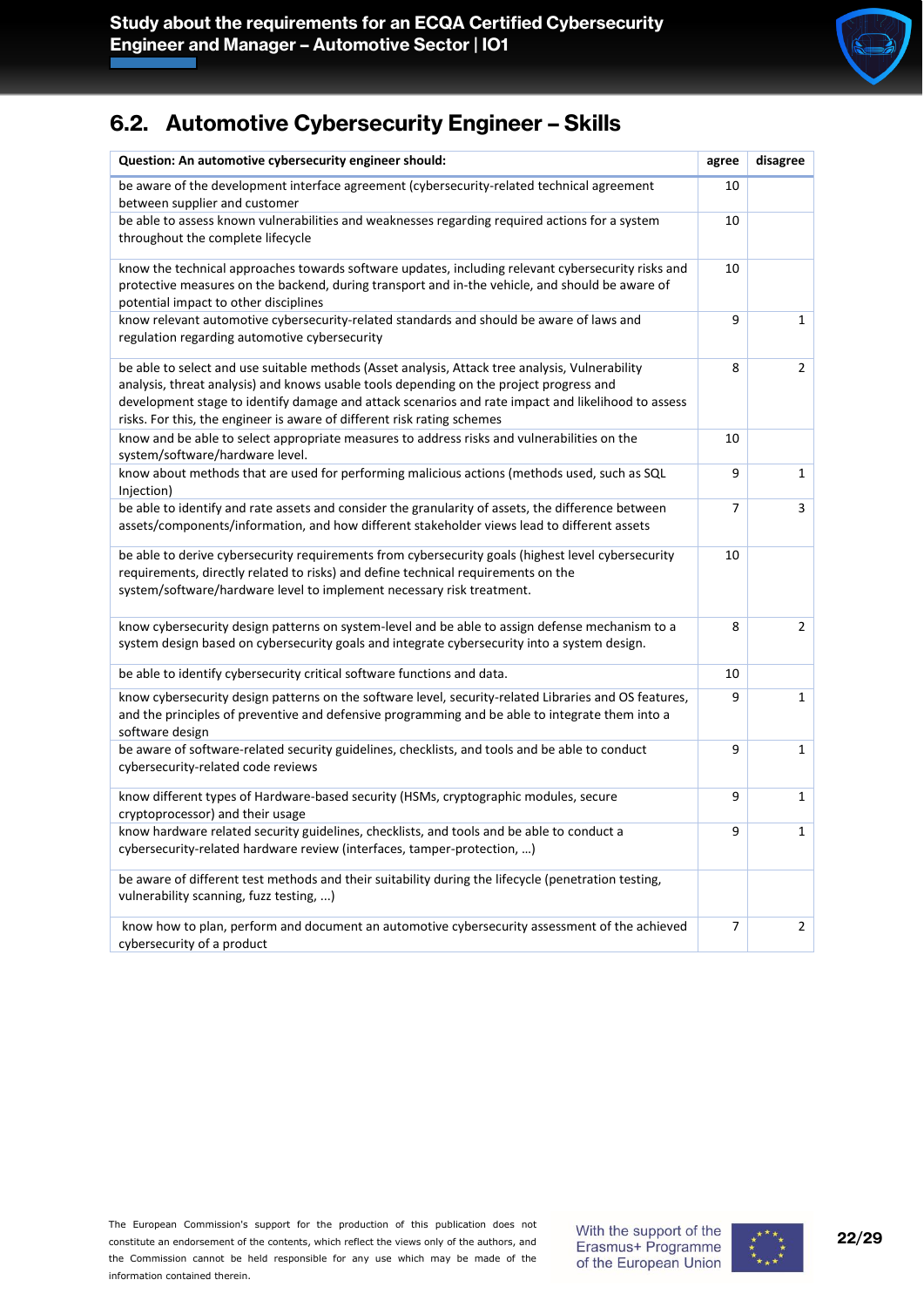#### <span id="page-22-0"></span>**6.3. Further Comments – Cybersecurity Engineer - Skills**

| <b>Name</b> | <b>Responses</b>                                                                                                                                                                                                                                                                                                                                       |
|-------------|--------------------------------------------------------------------------------------------------------------------------------------------------------------------------------------------------------------------------------------------------------------------------------------------------------------------------------------------------------|
| anonymous   | 1. Know how on in vehicle networking and protocols like CAN, LIN, Flexray etc.<br>2. Know how on E/E Architecture types (central gateway based / Domain controller based)<br>3. Know how on wireless protocols such as WiFi, USB, etc.<br>4. Know how on Remote Diagnosis and security updates<br>5. Know how of Penetration testing and Fuzz testing. |
| anonymous   | No.                                                                                                                                                                                                                                                                                                                                                    |

### <span id="page-22-1"></span>**6.4. Automotive Cybersecurity Manager – Skills**

| Question: An automotive cybersecurity manager should:                                                                                                                                                                                                                                                                                               | agree | disagree       |
|-----------------------------------------------------------------------------------------------------------------------------------------------------------------------------------------------------------------------------------------------------------------------------------------------------------------------------------------------------|-------|----------------|
| know which cybersecurity roles an organization needs to define, based on its position in the supply<br>chain and the responding organizational structures supporting the implementation of the<br>cybersecurity, including relation to other disciplines like information security, functional safety, data<br>protection, and privacy.             | 9     | $\mathbf{1}$   |
| be able to plan, perform and document an automotive cybersecurity audit regarding the<br>organizational processes and understand the underlying mapping of standards to organizational<br>processes                                                                                                                                                 | 8     | 2              |
| know requirements regarding secure development tools and environment and necessary protection<br>measures for physical and logical access for development, production, and maintenance<br>environment                                                                                                                                               | 10    | 0              |
| know how to plan how cybersecurity is addressed in a project (cybersecurity plan), including the<br>documentation and argumentation regarding method and tool selection and the management of<br>work products and artifacts through the project.                                                                                                   | 10    | 0              |
| be aware of the need to protect cybersecurity work products and artifacts through the lifecycle and<br>during an exchange with supply chain partners                                                                                                                                                                                                | 9     | $\mathbf 1$    |
| be able to develop a development interface agreement (cybersecurity-related technical agreement<br>between supplier and customer), including the organizational and technical interfaces regarding<br>security during development, operation, and maintenance between customer and supplier.                                                        | 9     | $\mathbf{1}$   |
| be able to conduct the evaluation of cybersecurity competence as a supplier and customer<br>(previous projects, audits, )                                                                                                                                                                                                                           | 8     | $\overline{2}$ |
| be able to plan and execute a cybersecurity monitoring process, including the planning of the usage<br>of internal and external information sources and organizational intern incident handling. In addition,<br>the manager should be able to develop strategies regarding incident communication regarding<br>supplier, customer, and authorities | 7     | 3              |
| know the standards and regulations regarding software updates and understand the interfaces to<br>other disciplines regarding software update campaign planning and execution and the role of<br>software updates in cybersecurity incident management.                                                                                             | 9     | $\mathbf{1}$   |
| know relevant threat lists (CVE, NVD, ), weakness and vulnerability information sources (e.g.<br>CWE), and domain-independent and domain-specific vulnerability disclosure and sharing groups and<br>is able to utilize these sources to compile a list of relevant sources for a project.                                                          | 8     | $\overline{2}$ |
| know and understand the regulatory landscape regarding automotive cybersecurity (data protection<br>laws (GDPR and similar), product liability law) and automotive cybersecurity engineering<br>(regulations concerning usage of "hacker" tools)                                                                                                    | 10    |                |
| be able to define risk management and escalation processes, including decision criteria regarding<br>risk acceptance, risk transfer, risk mitigation, and other risk treatment options                                                                                                                                                              | 10    |                |
| be aware of different sources of cybersecurity risks (Backend technology cybersecurity risks, Supply<br>chain cybersecurity security risks, Hardware, Software, Communication, Physical, cybersecurity risks)                                                                                                                                       | 9     | $\mathbf{1}$   |
| be aware of different types of attacks (Single-step / multi-step / STRIDE categories)                                                                                                                                                                                                                                                               | 9     | 1              |
| be able to manage requirement traceability from risks to goals, requirements on<br>system/software/hardware level to test cases, and test results.                                                                                                                                                                                                  | 9     | $\mathbf{1}$   |

The European Commission's support for the production of this publication does not constitute an endorsement of the contents, which reflect the views only of the authors, and the Commission cannot be held responsible for any use which may be made of the information contained therein.

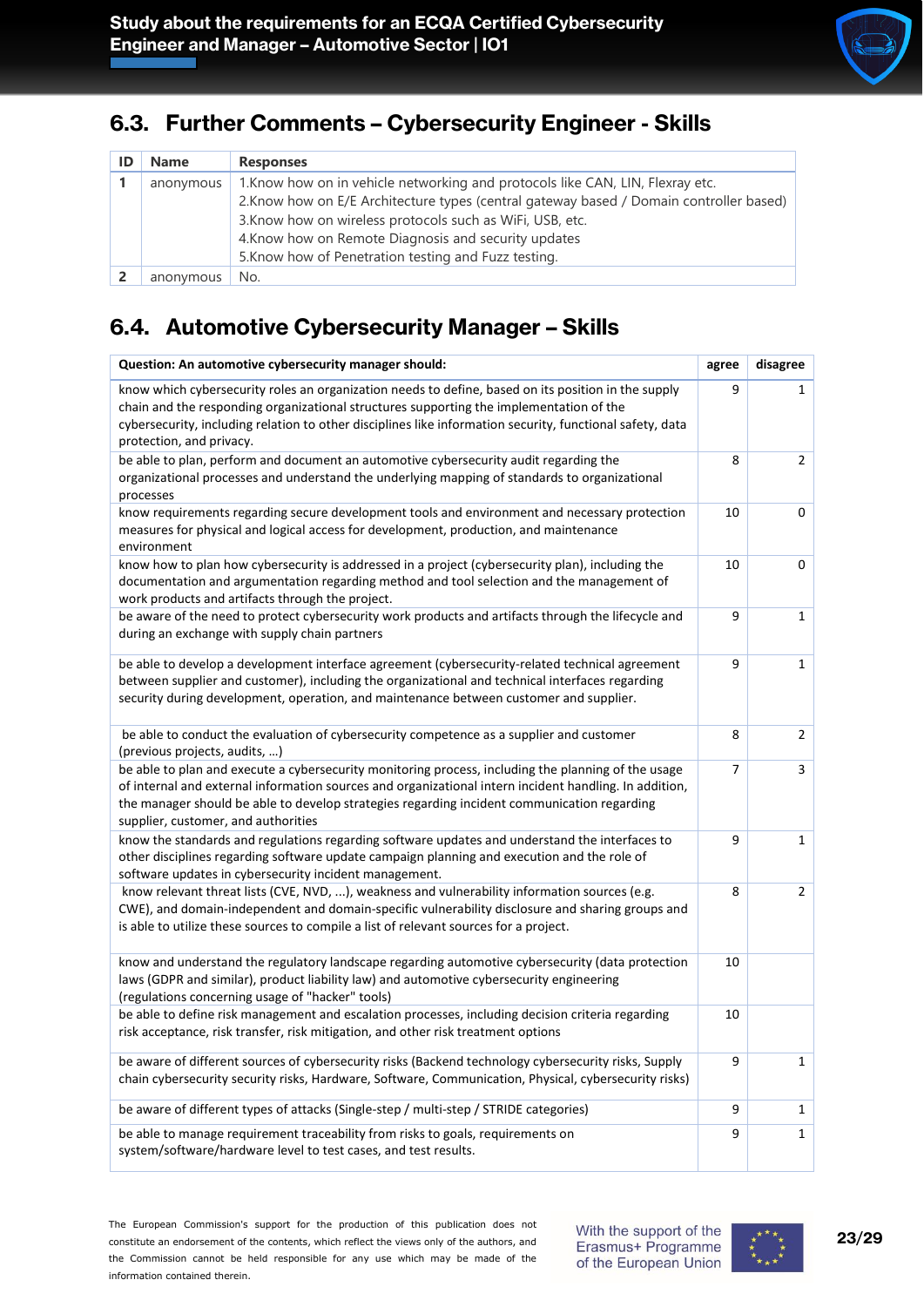#### <span id="page-23-0"></span>**6.5. Further Comments – Cybersecurity Manager - Skills**

| ID | <b>Name</b> | <b>Responses</b>                                                                                                                                                                                                                                                                     |
|----|-------------|--------------------------------------------------------------------------------------------------------------------------------------------------------------------------------------------------------------------------------------------------------------------------------------|
|    | anonymous   | For the cyber security manager role, there is some subtlety with the level for some of the<br>skills mentioned. E.g. I wouldn't necessarily expect the security manager to be able to<br>perform an audit but should know what is expected from an audit and how one is<br>performed |
|    | anonymous   | Knowledge does not necessarily being given by all managers, but based on their tasks.                                                                                                                                                                                                |
| 3  | anonymous   | <b>NA</b>                                                                                                                                                                                                                                                                            |
| 4  | anonymous   | Be able to identify individuals to fulfill the roles and responsibilities for cybersecurity in the<br>project.                                                                                                                                                                       |

#### <span id="page-23-1"></span>**6.6. Further Comments**

| ID | <b>Name</b> | <b>Responses</b>                                                                                                                                                                                                                                                                                                                                                                                                 |
|----|-------------|------------------------------------------------------------------------------------------------------------------------------------------------------------------------------------------------------------------------------------------------------------------------------------------------------------------------------------------------------------------------------------------------------------------|
|    | anonymous   | May be worth considering levels of competence. Such as supervised practitioner,<br>practitioner, expert etc. Taking skills and experience into consideration. (I wonder too if the<br>security engineer role shouldn't be tailored to one role alone, but rather consider what<br>competence is required during the development (and other lifecycle) phases, e.g. during<br>design, requirements definition etc |
|    | anonymous   | I understand most of the skills are relevant, but few are not mandatory.                                                                                                                                                                                                                                                                                                                                         |
| 3  | anonymous   | N/A                                                                                                                                                                                                                                                                                                                                                                                                              |
| 4  | anonymous   | I feel there could be a 3rd role on security governance. A manager is not in charge of<br>defining the strategy, but ensuring it is applied in projects. This is the role of a governance<br>function.                                                                                                                                                                                                           |

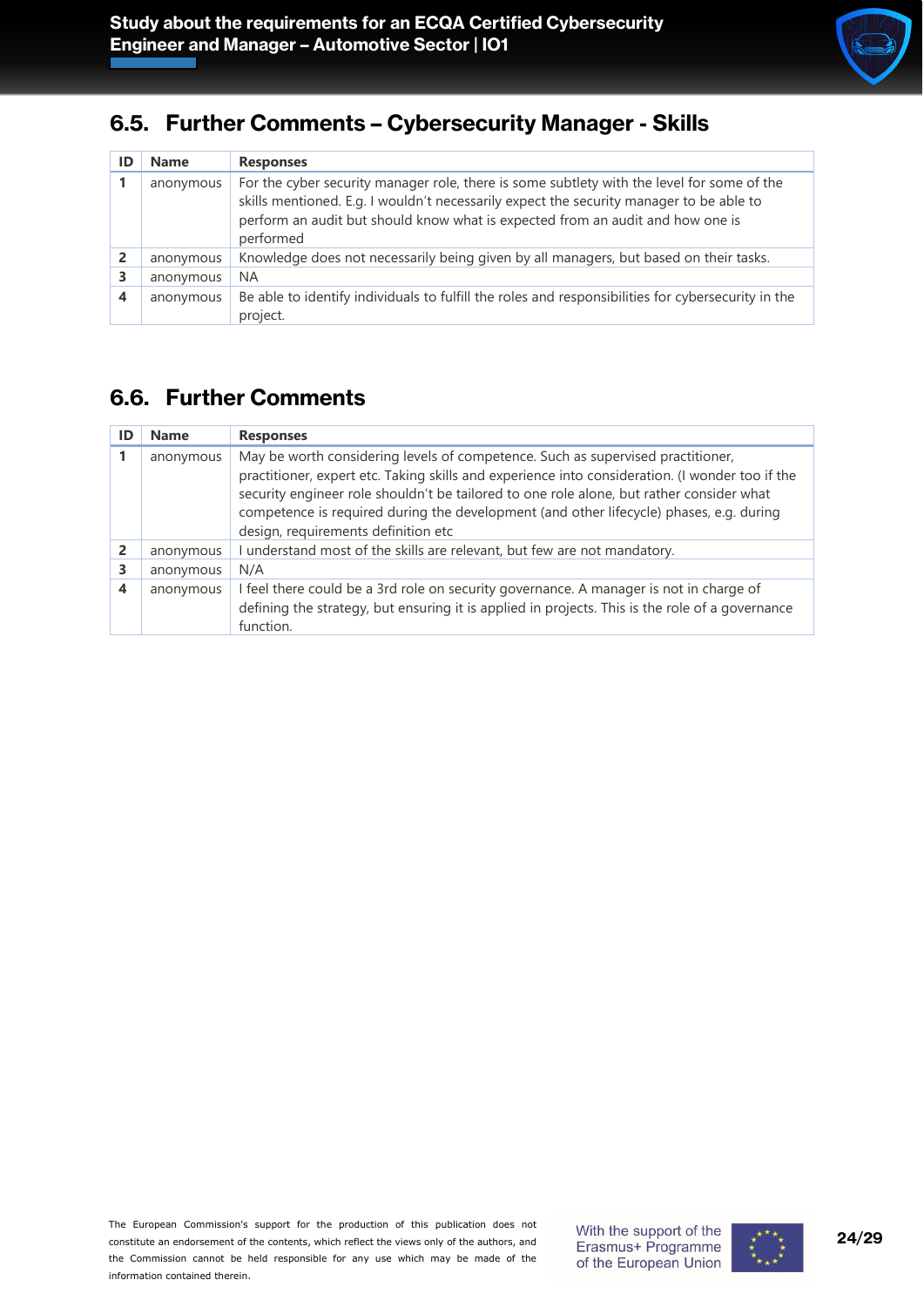

# <span id="page-24-0"></span>**7. Annex II. – Survey on Skills – Not Public**

This annex contains the results of the not public survey.

### <span id="page-24-1"></span>**7.1. Self-assessment of the Respondent**

| <b>Security expertise</b>   |                      | <b>Automotive expertise</b> | Would you like to give feedback to the                    |  |
|-----------------------------|----------------------|-----------------------------|-----------------------------------------------------------|--|
| <b>Automotive</b><br>sector | <b>Other sectors</b> |                             | automotive cybersecurity engineer or<br>manager skillset? |  |
| None                        | more than 3 years    | None                        | Automotive cybersecurity Engineer                         |  |
| less than 3 years           | None                 | more than 3 years           | Automotive cybersecurity Engineer                         |  |
| less than 3 years           | None                 | more than 3 years           | Automotive cybersecurity Manager                          |  |
| less than 3 years           | None                 | more than 3 years           | Automotive cybersecurity Manager                          |  |
| less than 3 years           | None                 | more than 3 years           | Automotive cybersecurity Manager                          |  |
| more than 3 years           | more than 3 years    | more than 3 years           | Automotive cybersecurity Engineer                         |  |
| more than 3 years           |                      | more than 3 years           | Automotive cybersecurity Manager                          |  |
| less than 3 years           | less than 3 years    | more than 3 years           | Automotive cybersecurity Manager                          |  |
| less than 3 years           | None                 | more than 3 years           | Automotive cybersecurity Manager                          |  |
| None                        | more than 3 years    | None                        | Automotive cybersecurity Manager                          |  |
| less than 3 years           | None                 | more than 3 years           | Automotive cybersecurity Engineer                         |  |
| less than 3 years           | None                 | more than 3 years           | Automotive cybersecurity Engineer                         |  |
| None                        | None                 | more than 3 years           | Automotive cybersecurity Manager                          |  |
| more than 3 years           | more than 3 years    | more than 3 years           | Automotive cybersecurity Manager                          |  |
| less than 3 years           | less than 3 years    | less than 3 years           | Automotive cybersecurity Engineer                         |  |
| less than 3 years           | less than 3 years    | less than 3 years           | Automotive cybersecurity Manager                          |  |
|                             | more than 3 years    | None                        | Automotive cybersecurity Manager                          |  |
| None                        | less than 3 years    | None                        | Automotive cybersecurity Engineer                         |  |
| less than 3 years           | more than 3 years    | less than 3 years           | Automotive cybersecurity Manager                          |  |
| less than 3 years           | more than 3 years    | less than 3 years           | Automotive cybersecurity Engineer                         |  |
| None                        | more than 3 years    | None                        | Automotive cybersecurity Manager                          |  |
| more than 3 years           | more than 3 years    | more than 3 years           | Automotive cybersecurity Manager                          |  |
| more than 3 years           | more than 3 years    | less than 3 years           |                                                           |  |
|                             | more than 3 years    | less than 3 years           | Automotive cybersecurity Manager                          |  |
|                             | less than 3 years    | more than 3 years           | Automotive cybersecurity Engineer                         |  |
| None                        | less than 3 years    | None                        | Automotive cybersecurity Engineer                         |  |
| None                        | more than 3 years    | None                        | Automotive cybersecurity Engineer                         |  |
| None                        | None                 | less than 3 years           | Automotive cybersecurity Engineer                         |  |
| None                        | more than 3 years    | None                        | Automotive cybersecurity Engineer                         |  |
| less than 3 years           | more than 3 years    | more than 3 years           | Automotive cybersecurity Engineer                         |  |
|                             |                      |                             |                                                           |  |
| None                        | None                 | None                        | Automotive cybersecurity Engineer                         |  |
| None                        | None                 | None                        | Automotive cybersecurity Manager                          |  |
| less than 3 years           | None                 | more than 3 years           | Automotive cybersecurity Manager                          |  |
| more than 3 years           | more than 3 years    | more than 3 years           | Automotive cybersecurity Engineer                         |  |
| None                        | None                 | None                        | Automotive cybersecurity Engineer                         |  |

The European Commission's support for the production of this publication does not constitute an endorsement of the contents, which reflect the views only of the authors, and the Commission cannot be held responsible for any use which may be made of the information contained therein.

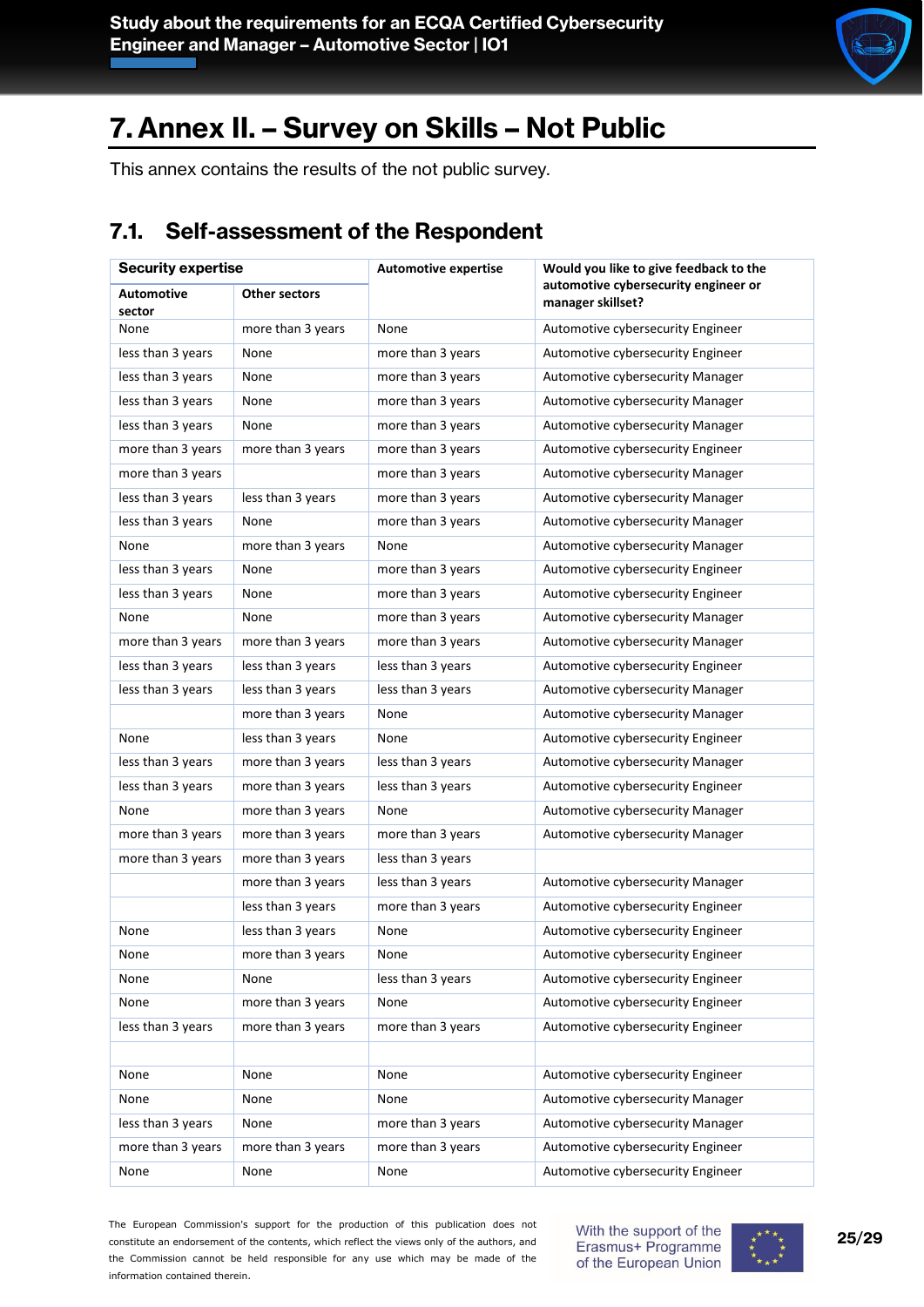#### **Study about the requirements for an ECQA Certified Cybersecurity Engineer and Manager – Automotive Sector | IO1**



| None              | None              | None              | Automotive cybersecurity Engineer |
|-------------------|-------------------|-------------------|-----------------------------------|
| more than 3 years |                   | more than 3 years | Automotive cybersecurity Manager  |
| None              | more than 3 years | None              | Automotive cybersecurity Engineer |
| less than 3 years | None              | more than 3 years | Automotive cybersecurity Engineer |
| less than 3 years | more than 3 years | less than 3 years | Automotive cybersecurity Engineer |
| less than 3 years | more than 3 years | less than 3 years | Automotive cybersecurity Manager  |
| more than 3 years | more than 3 years | more than 3 years | Automotive cybersecurity Manager  |
| more than 3 years |                   | more than 3 years | Automotive cybersecurity Manager  |
| None              | more than 3 years | None              | Automotive cybersecurity Engineer |
| None              | less than 3 years | less than 3 years | Automotive cybersecurity Manager  |
| less than 3 years | less than 3 years | less than 3 years | Automotive cybersecurity Manager  |
| less than 3 years | less than 3 years | more than 3 years | Automotive cybersecurity Manager  |
| less than 3 years | more than 3 years | less than 3 years | Automotive cybersecurity Engineer |
| less than 3 years | None              | more than 3 years | Automotive cybersecurity Manager  |
| more than 3 years | more than 3 years | more than 3 years | Automotive cybersecurity Engineer |
| None              | less than 3 years | None              | Automotive cybersecurity Engineer |
| less than 3 years | less than 3 years | more than 3 years | Automotive cybersecurity Manager  |
| less than 3 years | less than 3 years | more than 3 years | Automotive cybersecurity Engineer |
| more than 3 years | more than 3 years | more than 3 years | Automotive cybersecurity Manager  |
| more than 3 years | more than 3 years | more than 3 years | Automotive cybersecurity Engineer |
| None              | None              | more than 3 years | Automotive cybersecurity Manager  |
| None              | None              | more than 3 years | Automotive cybersecurity Engineer |
| None              | None              | less than 3 years | Automotive cybersecurity Engineer |
| less than 3 years |                   | more than 3 years | Automotive cybersecurity Engineer |
| None              | None              | more than 3 years |                                   |
| less than 3 years | less than 3 years | more than 3 years | Automotive cybersecurity Manager  |

The European Commission's support for the production of this publication does not constitute an endorsement of the contents, which reflect the views only of the authors, and the Commission cannot be held responsible for any use which may be made of the information contained therein.



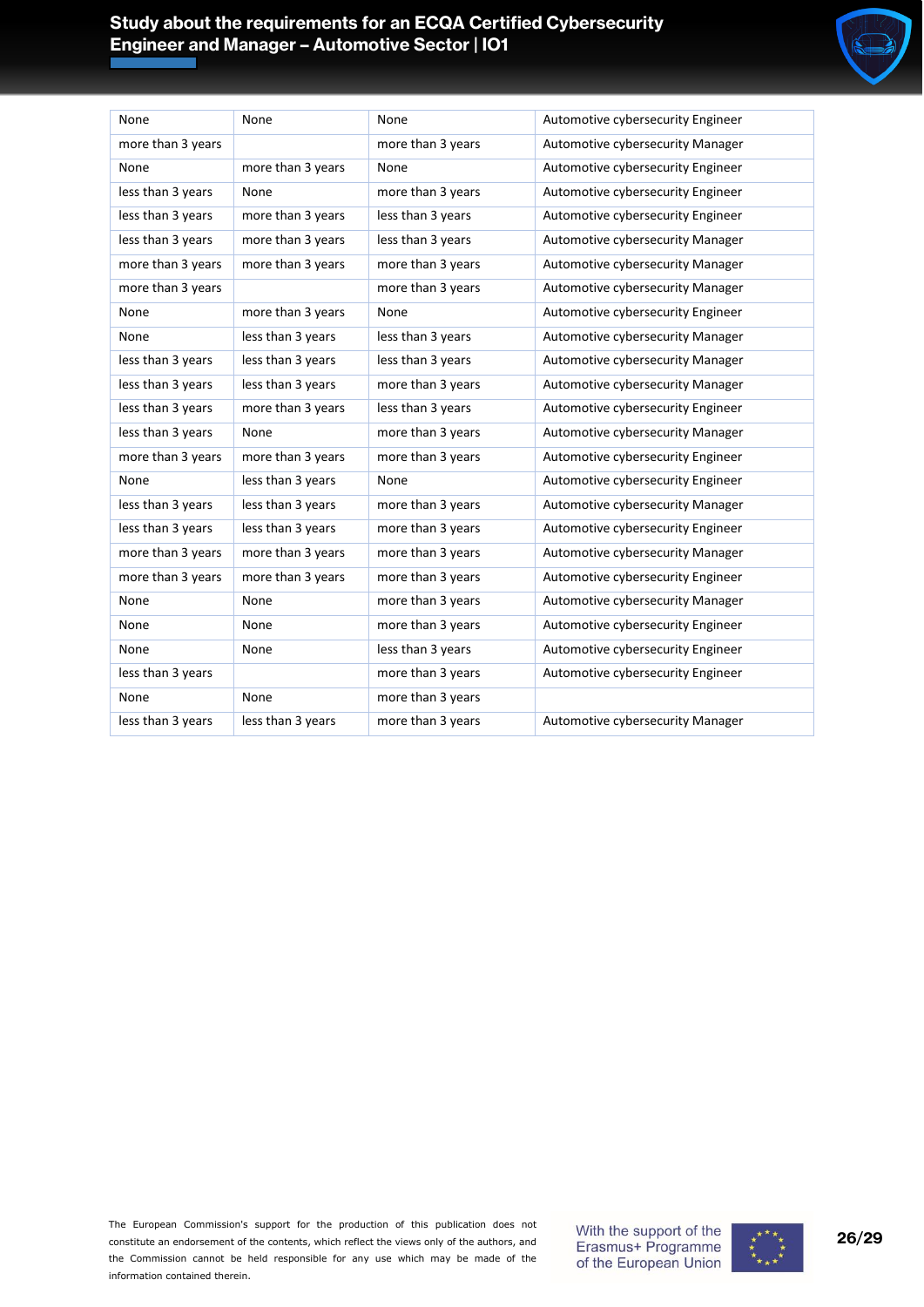

#### <span id="page-26-0"></span>**7.2. Automotive Cybersecurity Engineer – Skills**

| Question: An automotive cybersecurity engineer should:                                                                                                                                                                                                                                                                                                                      | agree    | disagree       |
|-----------------------------------------------------------------------------------------------------------------------------------------------------------------------------------------------------------------------------------------------------------------------------------------------------------------------------------------------------------------------------|----------|----------------|
| be aware of the development interface agreement (cybersecurity-related technical agreement<br>between supplier and customer                                                                                                                                                                                                                                                 | 29       | $\mathbf{1}$   |
| be able to assess known vulnerabilities and weaknesses regarding required actions for a system<br>throughout the complete lifecycle                                                                                                                                                                                                                                         | 32       |                |
| know the technical approaches towards software updates, including relevant cybersecurity risks and<br>protective measures on the backend, during transport and in-the vehicle, and should be aware of<br>potential impact to other disciplines                                                                                                                              | 31       | $\mathbf{1}$   |
| know relevant automotive cybersecurity-related standards and should be aware of laws and<br>regulation regarding automotive cybersecurity                                                                                                                                                                                                                                   | 30       | $\overline{2}$ |
| be able to select and use suitable methods (Asset analysis, Attack tree analysis, Vulnerability<br>analysis, threat analysis) and knows usable tools depending on the project progress and<br>development stage to identify damage and attack scenarios and rate impact and likelihood to assess<br>risks. For this, the engineer is aware of different risk rating schemes | 29       | 3              |
| know and be able to select appropriate measures to address risks and vulnerabilities on the<br>system/software/hardware level.                                                                                                                                                                                                                                              | 32       |                |
| know about methods that are used for performing malicious actions (methods used, such as SQL<br>Injection)                                                                                                                                                                                                                                                                  | 29       | 2              |
| be able to identify and rate assets and consider the granularity of assets, the difference between<br>assets/components/information, and how different stakeholder views lead to different assets                                                                                                                                                                           | 22       | 9              |
| be able to derive cybersecurity requirements from cybersecurity goals (highest level cybersecurity<br>requirements, directly related to risks) and define technical requirements on the<br>system/software/hardware level to implement necessary risk treatment.                                                                                                            |          |                |
|                                                                                                                                                                                                                                                                                                                                                                             | 30       | $\overline{2}$ |
| know cybersecurity design patterns on system-level and be able to assign defense mechanism to a<br>system design based on cybersecurity goals and integrate cybersecurity into a system design.                                                                                                                                                                             | 30       | 2              |
| be able to identify cybersecurity critical software functions and data.                                                                                                                                                                                                                                                                                                     | 30       | $\overline{2}$ |
| know cybersecurity design patterns on the software level, security-related Libraries and OS features,<br>and the principles of preventive and defensive programming and be able to integrate them into a<br>software design                                                                                                                                                 | 30       | 2              |
| be aware of software-related security guidelines, checklists, and tools and be able to conduct<br>cybersecurity-related code reviews                                                                                                                                                                                                                                        |          |                |
| know different types of Hardware-based security (HSMs, cryptographic modules, secure<br>cryptoprocessor) and their usage                                                                                                                                                                                                                                                    | 27<br>25 | 5<br>6         |
| know hardware related security guidelines, checklists, and tools and be able to conduct a<br>cybersecurity-related hardware review (interfaces, tamper-protection, )                                                                                                                                                                                                        | 27       | 5              |
| be aware of different test methods and their suitability during the lifecycle (penetration testing,<br>vulnerability scanning, fuzz testing, )                                                                                                                                                                                                                              |          |                |
| know how to plan, perform and document an automotive cybersecurity assessment of the achieved<br>cybersecurity of a product                                                                                                                                                                                                                                                 | 21       | 11             |

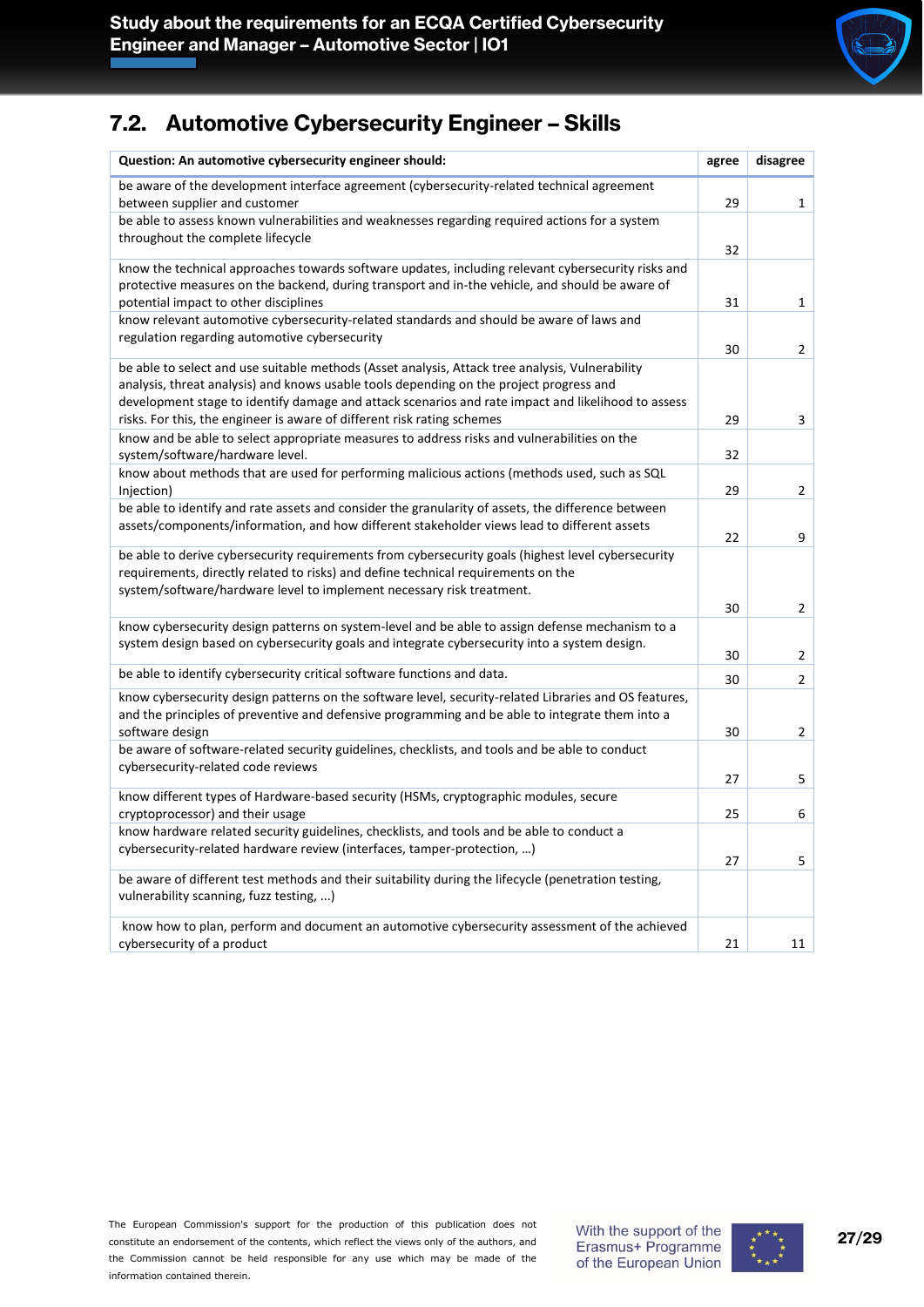

### <span id="page-27-0"></span>**7.3. Further Comments – Cybersecurity Engineer - Skills**

| ID | <b>Name</b> | <b>Responses</b>                                                                                                                                                                                                                                                                                                                             |
|----|-------------|----------------------------------------------------------------------------------------------------------------------------------------------------------------------------------------------------------------------------------------------------------------------------------------------------------------------------------------------|
|    | anonymous   | 11: The responsibility of identification and assets rating belongs to the security manager<br>rather than engineer as it has no direct impact on the engineer's duties and the ability to<br>support security related topics in their discussion especially when one takes into<br>consideration that the role of a security manager exists. |
| 2  | anonymous   | Planning activities are part of the Manager role. There have to be defined different focused<br>competences for Systems, HW, SW. There will not be a general Engineer that covers all<br>their aspects.                                                                                                                                      |
| 3  | anonymous   | Not sure if one need the ability to perform code reviews. This should be out-of-scope for<br>most cybersec engineers and more a task for specialists. This also goes for in-depth<br>hardware reviews. Furthermore, question 18 and 19 are identical.                                                                                        |
| 4  | anonymous   | For a lot of the questions I would like to have a 1-5 scale, as most topics are relevant for<br>engineers, but there is different in in-depth know-how required (system-level know-how<br>vs. detailed security know-how)                                                                                                                    |

### <span id="page-27-1"></span>**7.4. Automotive Cybersecurity Manager – Skills**

| Question: An automotive cybersecurity manager should:                                                                                                                                                                                                                                                                                               | agree | disagree       |
|-----------------------------------------------------------------------------------------------------------------------------------------------------------------------------------------------------------------------------------------------------------------------------------------------------------------------------------------------------|-------|----------------|
| know which cybersecurity roles an organization needs to define, based on its position in the supply<br>chain and the responding organizational structures supporting the implementation of the<br>cybersecurity, including relation to other disciplines like information security, functional safety, data                                         |       |                |
| protection, and privacy.                                                                                                                                                                                                                                                                                                                            | 29    |                |
| be able to plan, perform and document an automotive cybersecurity audit regarding the<br>organizational processes and understand the underlying mapping of standards to organizational<br>processes                                                                                                                                                 | 26    | 3              |
| know requirements regarding secure development tools and environment and necessary protection<br>measures for physical and logical access for development, production, and maintenance<br>environment                                                                                                                                               | 23    | 6              |
| know how to plan how cybersecurity is addressed in a project (cybersecurity plan), including the<br>documentation and argumentation regarding method and tool selection and the management of<br>work products and artifacts through the project.                                                                                                   | 27    | $\overline{2}$ |
| be aware of the need to protect cybersecurity work products and artifacts through the lifecycle and<br>during an exchange with supply chain partners                                                                                                                                                                                                | 27    | $\mathbf{1}$   |
| be able to develop a development interface agreement (cybersecurity-related technical agreement<br>between supplier and customer), including the organizational and technical interfaces regarding<br>security during development, operation, and maintenance between customer and supplier.                                                        |       |                |
|                                                                                                                                                                                                                                                                                                                                                     | 22    | $\overline{7}$ |
| be able to conduct the evaluation of cybersecurity competence as a supplier and customer<br>(previous projects, audits, )                                                                                                                                                                                                                           | 24    | 5              |
| be able to plan and execute a cybersecurity monitoring process, including the planning of the usage<br>of internal and external information sources and organizational intern incident handling. In addition,<br>the manager should be able to develop strategies regarding incident communication regarding<br>supplier, customer, and authorities | 27    | $\overline{2}$ |
| know the standards and regulations regarding software updates and understand the interfaces to<br>other disciplines regarding software update campaign planning and execution and the role of<br>software updates in cybersecurity incident management.                                                                                             | 23    | 6              |
| know relevant threat lists (CVE, NVD, ), weakness and vulnerability information sources (e.g.<br>CWE), and domain-independent and domain-specific vulnerability disclosure and sharing groups and<br>is able to utilize these sources to compile a list of relevant sources for a project.                                                          |       |                |
|                                                                                                                                                                                                                                                                                                                                                     | 17    | 12             |
| know and understand the regulatory landscape regarding automotive cybersecurity (data protection<br>laws (GDPR and similar), product liability law) and automotive cybersecurity engineering<br>(regulations concerning usage of "hacker" tools)                                                                                                    | 29    |                |

The European Commission's support for the production of this publication does not constitute an endorsement of the contents, which reflect the views only of the authors, and the Commission cannot be held responsible for any use which may be made of the information contained therein.